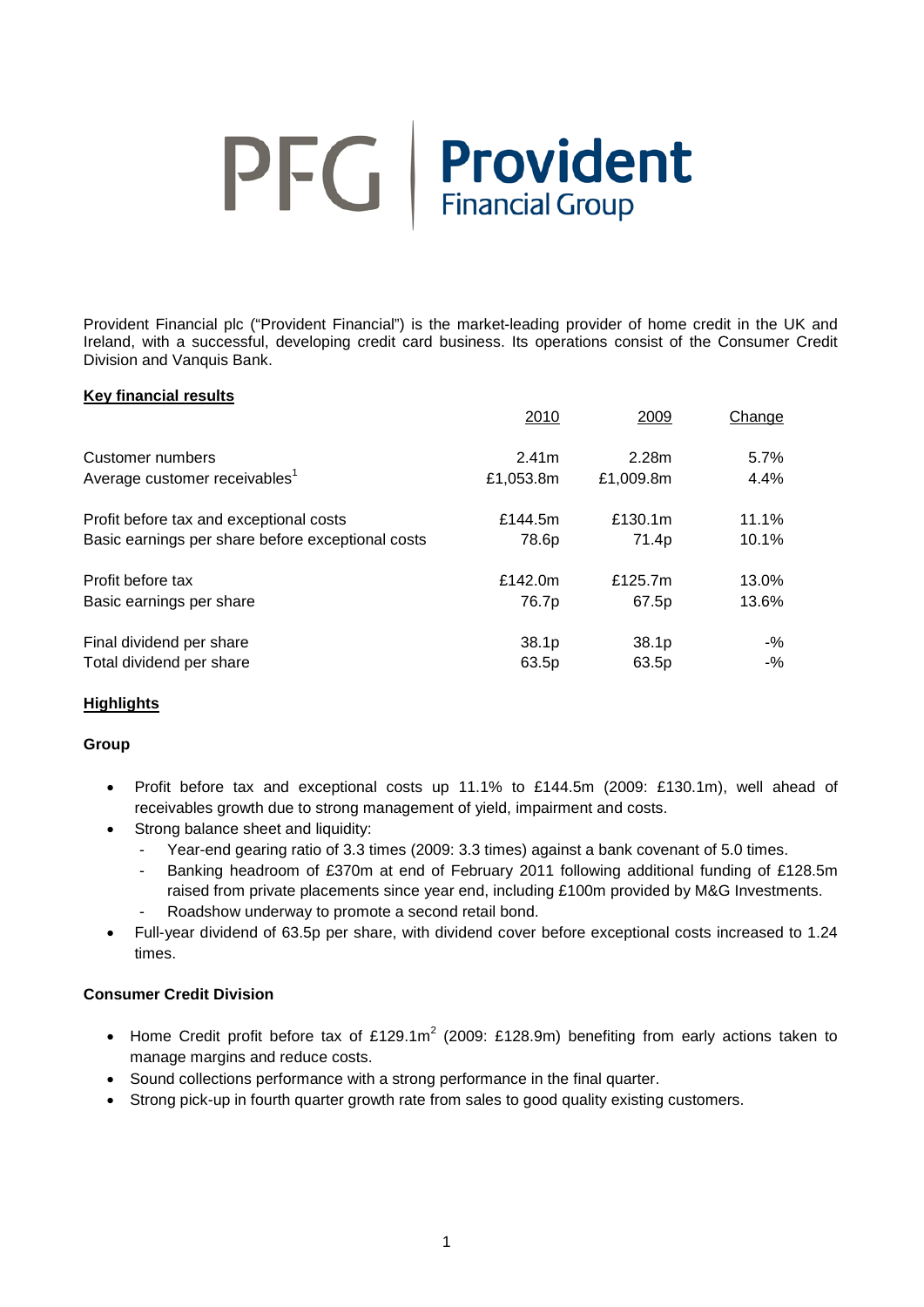# **Vanquis Bank**

- Profit before tax up by 89.4% to £26.7m (2009: £14.1m) with customer growth of 27.7% and average receivables<sup>1</sup> growth of 25.1%.
- Increase in risk-adjusted margin<sup>3</sup> to 33.9% (2009: 30.1%) reflecting strong revenue yield and sustained reduction in delinquency during the year.
- Business achieved its target post-tax return on equity of 30% and is now generating surplus capital.
- Tight credit standards to remain in place until there is greater clarity over direction of employment market.

- <sup>1</sup> Based on an average of month-end receivables throughout the year.<br><sup>2</sup> In order to align the weekly Home Credit business with the group's financial year, Home Credit's 2010 financial year includes 53<br>weeks compared wit
- *weeks compared with 52 weeks in 2009. <sup>3</sup> Revenue less impairment as a percentage of average receivables for the 12 months ended 31 December.*

# **Peter Crook, Chief Executive of Provident Financial, commented:**

"I am pleased with the strong performance we delivered in 2010. Through continuing to focus on the needs of our customers, we have been able to expand the flow of credit to consumers whilst continuing to lend responsibly. By careful management of yield, impairment and costs, we have delivered earnings growth well ahead of receivables growth. We have also made excellent progress in further diversifying our funding base and now have banking headroom of £370m following additional funding raised through private placements since the year end.

Both Home Credit and Vanquis Bank have made a good start to 2011. Combined with our strong funding and liquidity position, we are well placed to continue to deliver good quality growth through this year. When the UK economy begins to recover, we see an enhanced opportunity to build on our leading position in the UK nonstandard consumer lending market."

| <b>Enquiries:</b>                    | Today         | <b>Thereafter</b> |
|--------------------------------------|---------------|-------------------|
| Media                                |               |                   |
| David Stevenson, Provident Financial | 020 7404 5959 | 01274 351351      |
| Gill Ackers/Eilis Murphy, Brunswick  | 020 7404 5959 | 020 7404 5959     |
| <b>Investor Relations</b>            |               |                   |
| Gary Thompson, Provident Financial   | 020 7404 5959 | 01274 351351      |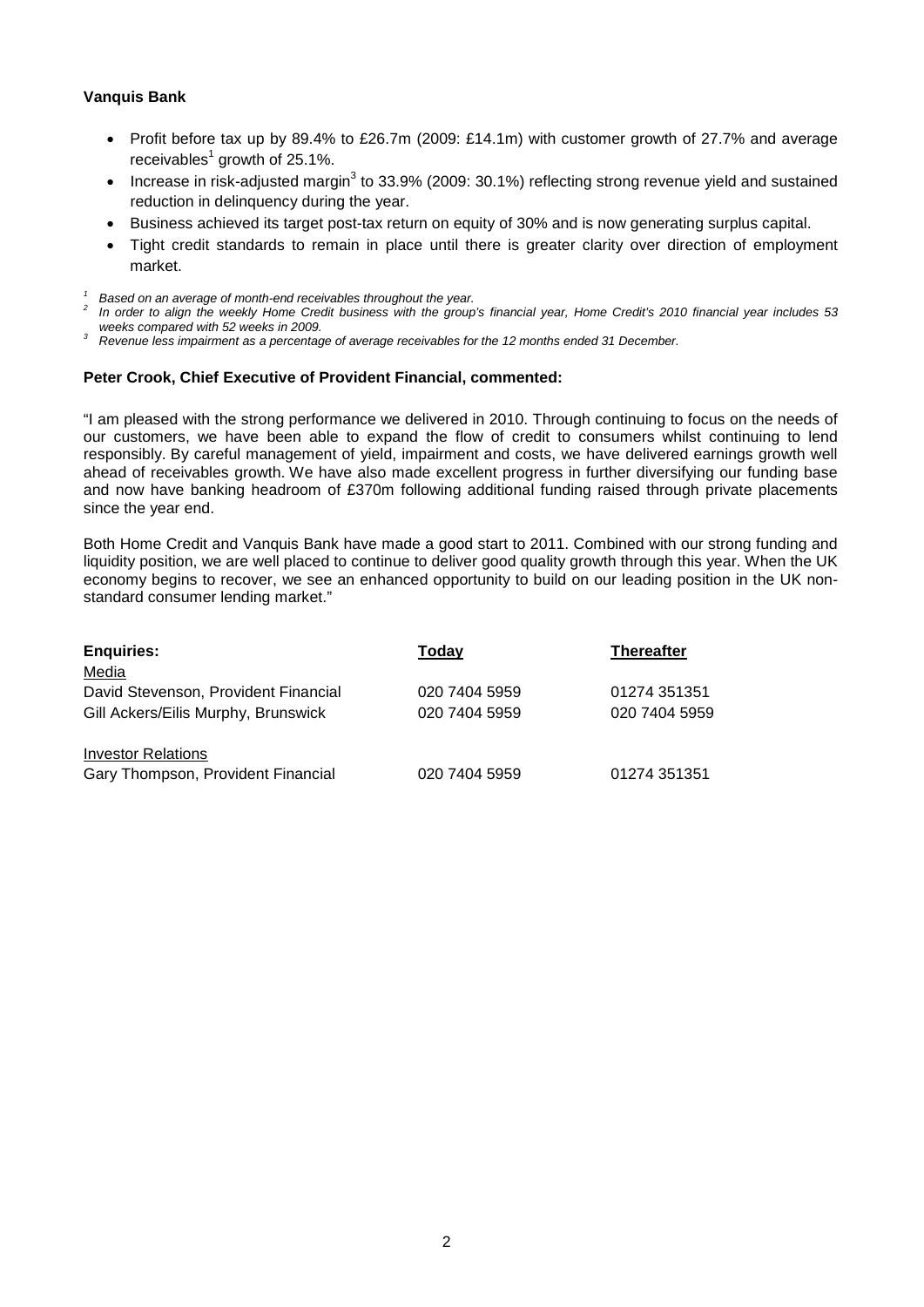# **Chairman's statement**

# **Group results**

The group has reported a strong set of results for the year with profit before tax and exceptional costs up 11.1% to £144.5m (2009: £130.1m) and basic earnings per share before exceptional costs up 10.1% to 78.6p (2009: 71.4p). The growth in earnings was well ahead of receivables growth due to the strong management of yield, impairment and costs. The group incurred an exceptional charge of £2.5m in 2010 relating to the writedown of residual fixed assets following consolidation of the Consumer Credit Division's head office into a single purpose-built facility.

Home Credit delivered profits of £129.1m (2009: £128.9m), up £0.2m on last year. As anticipated, the demand for credit was subdued in the first nine months of the year due to pressure on household incomes from rising under-employment, characterised by reduced working hours, as well as the rising cost of food, fuel and utility bills. Against this backdrop, a strong focus on collections and the early actions taken to manage margins and reduce costs underpinned profitability. The last quarter of 2010 saw an improvement in the demand for credit as customers' visibility of their future earnings improved and details of the Government's Spending Review were announced. At the same time, the collections performance remained very sound. The good finish to the year leaves Home Credit well positioned to deliver profitable growth in 2011.

Vanquis Bank achieved an excellent result in 2010, with profits up 89.4% to £26.7m (2009: £14.1m). The business delivered growth of over 25% in customer numbers and average receivables against tight underwriting standards. Delinquency trends have been very favourable since the second quarter of the year enabling the business to deliver a post-tax return on equity in excess of its target of 30% for the year as a whole. Vanquis Bank is very well positioned to continue further strong growth in 2011 and deliver on its receivables target of £450m by the end of 2012 whilst continuing to earn a post-tax return on equity of 30%.

The group's funding and liquidity positions remain strong with the balance sheet showing modest gearing of 3.3 times (2009: 3.3 times) against a bank covenant of 5.0 times. In the first two months of 2011, the group has made excellent progress in increasing and further diversifying its funding base by arranging private placements totalling £128.5m, including the 10-year £100m facility with M&G Investments announced on 13 January 2011. The headroom on committed facilities at the end of February 2011 is approximately £370m. This is predominantly earmarked to meet contractual debt maturities between now and the end of the first quarter of 2012 of £345m which include the final tranche relating to those banks who did not participate in the three-year extension to the group's syndicated bank facilities in February 2010. In line with the continuing strategy of diversifying its funding base, the group has commenced a roadshow to promote a second retail bond issue following the success of its inaugural issue in April 2010. The group has made good progress in its dialogue with the FSA concerning Vanquis Bank using its banking licence to take retail deposits and expects to conclude this dialogue in the second quarter of 2011.

The proposed final dividend is maintained at 38.1p per share (2009: 38.1p) reflecting the company's policy set out at the time of the demerger to at least maintain a full-year payment of 63.5p per share whilst moving to a target payout ratio of 80% of post-tax profit in the medium term. Dividend cover before exceptional costs for 2010 increased to 1.24 times (2009: 1.12 times).

# **Market conditions**

The group's businesses focus on lending responsibly to consumers in the non-standard segment of the market who are less able to access credit in the mainstream market and may otherwise face financial exclusion. It has built up a deep understanding of this specialist market over many years, attracting high levels of customer satisfaction through delivering a range of credit products specifically tailored to the needs of people on modest incomes.

Household incomes for many families in the home credit market remained under pressure during 2010 because of the rise in under-employment from restrictions on working hours and wage rates, coupled with rising food, fuel and utility bills. Customers' reduced visibility of their future incomes, together with the uncertainty surrounding the potential impact of public sector cuts and changes to welfare benefits, resulted in cautious customer behaviour which tempered the demand for credit through the first nine months of the year. Anticipating these market conditions, management planned for modest receivables growth during 2010 and placed a strong emphasis on managing revenue yields, maintaining credit standards and driving through cost efficiency measures whilst protecting collections and arrears management. Market conditions improved in the final quarter of the year as customers' visibility over their future incomes improved in a more stable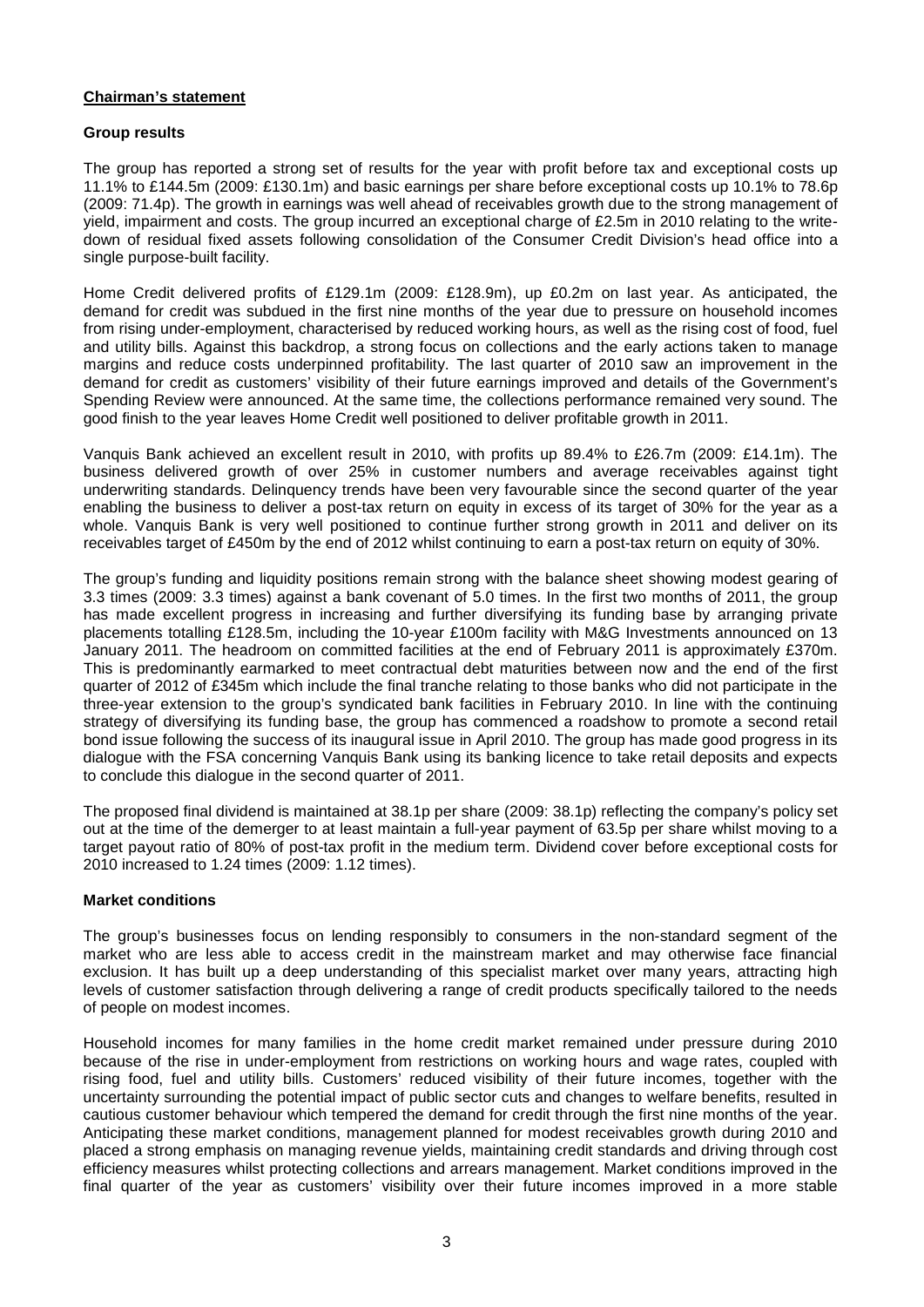employment market and details of the Government's Spending Review became known. These more favourable conditions have continued in the early part of 2011.

The overall competitive landscape for Home Credit remained unchanged throughout the year with around 500 active participants in the UK.

Vanquis Bank remains the most active participant within the non-standard credit card market which continued to experience strong demand. As a result, the business has generated a strong flow of applications and strong utilisation of credit lines. Other issuers remain relatively inactive and the business has a significant medium-term growth opportunity.

Vanquis Bank's customers are typically in regular employment and the business is more sensitive than Home Credit to changes in unemployment rates which have been steady since mid-2009. This stability coupled with consistently tight underwriting has contributed to a favourable trend in delinquency during 2010.

At present, there is uncertainty about the future direction of the employment market which is likely to remain until the impact of the Government's Spending Review on UK economic growth is clearer. Consequently, tight underwriting standards will remain in place in both businesses.

# **Government's Spending Review**

Based on its detailed understanding of the Home Credit customer base, the group has assessed the potential impact of the changes to welfare benefits to be phased in over the next four years which were included in the Government's October 2010 Spending Review and June 2010 Budget. The conclusion is that the changes will have limited impact on the predominantly working households served by Home Credit and that the short-term nature of the loan book means that any impact on individual households will be factored into agents' lending decisions in the normal course of business. Impairment typically arises in Home Credit due to unexpected rather than expected changes to customers' circumstances.

# **Regulation**

The group has now implemented those parts of the Irresponsible Lending Guidance to Creditors and the EU Directive on Consumer Credit which were required to be implemented by February 2011. In conjunction with the UK Cards Association, Vanquis Bank has also implemented the necessary systems and other procedural changes during 2010 and early 2011 to ensure compliance with the Department for Business Innovation and Skills (BIS) consultation on credit and store card regulation.

In October 2010, HM Treasury (HMT)/BIS issued a call for evidence in connection with a review of consumer credit and insolvency. The review is wide-ranging and covers issues arising at each stage of the life of a credit agreement. HMT/BIS is now in the process of considering the responses and, at a date still to be determined, will publish the results of the consultation. The group welcomes the Government's evidence-based approach to the review.

In December 2010, a joint HMT/BIS consultation was launched setting out the Government's proposal to transfer responsibility for consumer credit from the OFT to a new Financial Conduct Authority (formerly called the Consumer Protection and Market Authority) and signalling the Government's preference to bring the regulation of all retail financial products under one regulatory regime. The Consultation closes on 22 March 2011 and the group's businesses have contributed to the submissions through their respective trade bodies.

#### **Outlook**

After a strong final quarter in 2010, both Home Credit and Vanquis Bank have made a good start to 2011. The first quarter is the peak collections period in the Home Credit business and it is encouraging to report sound collections and a continuation of year-on-year sales growth. Vanquis Bank entered 2011 with a high-quality receivables book, 35.0% up on a year earlier, and has experienced strong growth and stable delinquency during the first two months of 2011.

In view of the uncertainty over the future direction of the UK employment market, the tight underwriting standards which have been in place for a considerable period of time will continue to be applied in both businesses.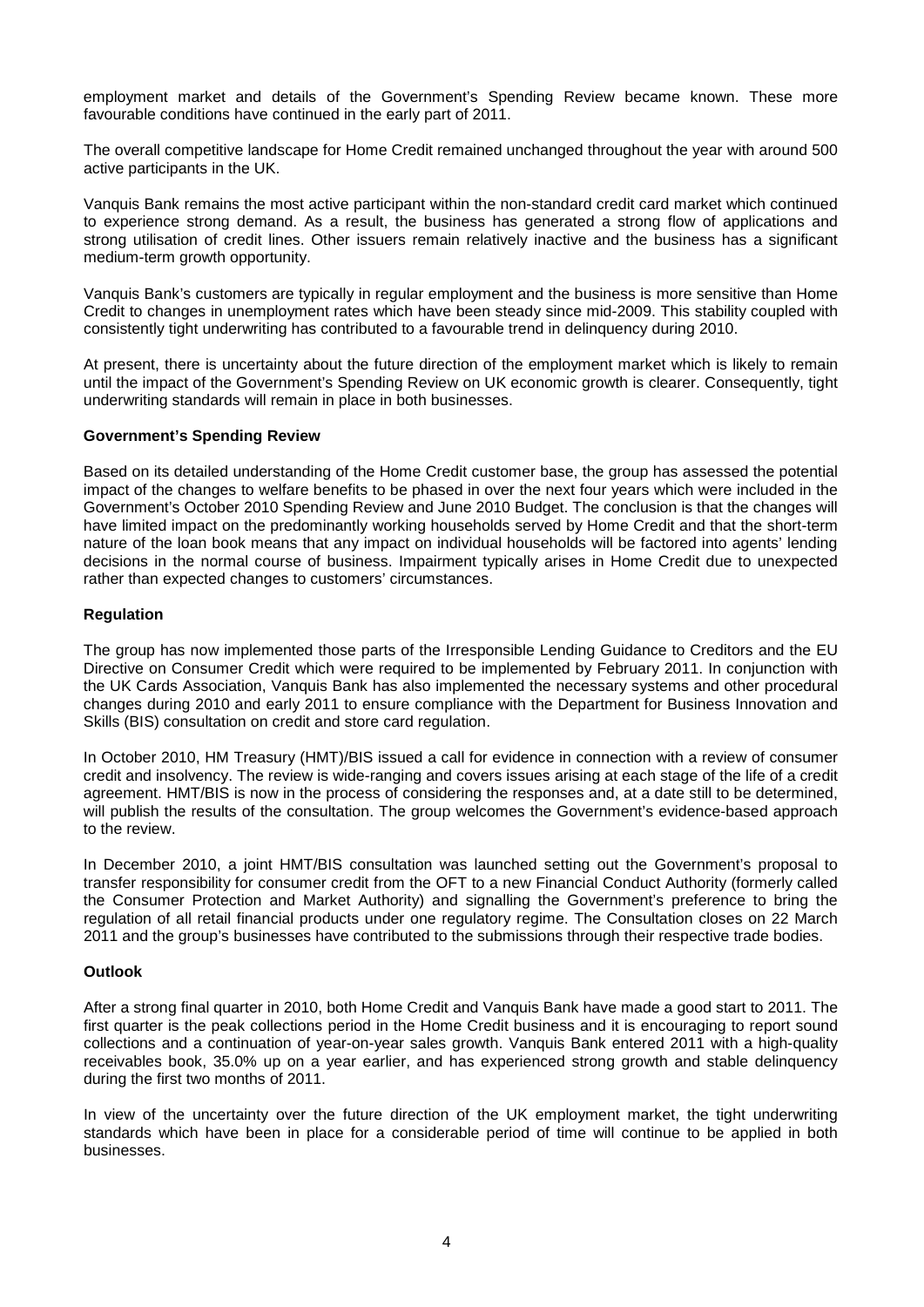The good start to 2011 and the group's strong funding and liquidity positions with current headroom against committed facilities of £370m, leaves the business well placed to deliver good quality growth in 2011.

John van Kuffeler Chairman 1 March 2011

# **Financial results**

#### **Consumer Credit Division**

The Consumer Credit Division generated a profit before tax of £127.3m in 2010 (2009: £121.2m) analysed as follows:

|                                 | Year ended 31 December |                      |        |  |
|---------------------------------|------------------------|----------------------|--------|--|
|                                 | 2010<br>$(53$ weeks)   | 2009<br>$(52$ weeks) | Change |  |
|                                 | £m                     | £m                   | %      |  |
| Profit/(loss) before tax:       |                        |                      |        |  |
| Home Credit                     | 129.1                  | 128.9                | 0.2    |  |
| <b>Real Personal Finance</b>    | (1.8)                  | (7.7)                | 76.6   |  |
| <b>Consumer Credit Division</b> | 127.3                  | 1212                 | 5.0    |  |

#### Home Credit

The Home Credit business generated a profit before tax of £129.1m (2009: £128.9m).

|                                | 2010<br>$(53$ weeks) | 2009<br>$(52$ weeks) | Change |
|--------------------------------|----------------------|----------------------|--------|
|                                |                      |                      |        |
|                                |                      |                      |        |
|                                | £m                   | £m                   | %      |
|                                |                      |                      |        |
| Customer numbers ('000)        | 1,861                | 1,842                | 1.0    |
| Year-end customer receivables  | 867.2                | 866.0                | 0.1    |
| Average customer receivables*  | 753.6                | 759.2                | (0.7)  |
| Revenue                        | 701.1                | 673.7                | 4.1    |
|                                | (230.6)              |                      |        |
| Impairment                     |                      | (216.7)              | (6.4)  |
| Revenue less impairment        | 470.5                | 457.0                | 3.0    |
| Revenue yield**                | 93.0%                | 88.7%                |        |
| Impairment % revenue***        | 32.9%                | 32.2%                |        |
|                                |                      |                      |        |
| Costs                          | (292.3)              | (288.4)              | (1.4)  |
|                                |                      |                      |        |
| Profit before interest and tax | 178.2                | 168.6                | 5.7    |
| Interest                       | (49.1)               | (39.7)               | (23.7) |
|                                |                      |                      |        |
| Profit before tax              | 129.1                | 128.9                | 0.2    |

*\* Based on an average of month-end receivables throughout the year.*

*\*\* Revenue as a percentage of average receivables for the 12 months ended 31 December.*

*\*\*\* Impairment as a percentage of revenue for the 12 months ended 31 December.*

The group's planning assumption at the start of the year was that Home Credit customers would continue to experience pressure on their household incomes and consumers would remain cautious. Accordingly, the business planned for relatively low receivables growth with no relaxation of credit standards and implemented a cost reduction programme whilst protecting collections and arrears management capacity in the field. This approach, combined with the introduction of a revised core product in late 2009 to shorten the book and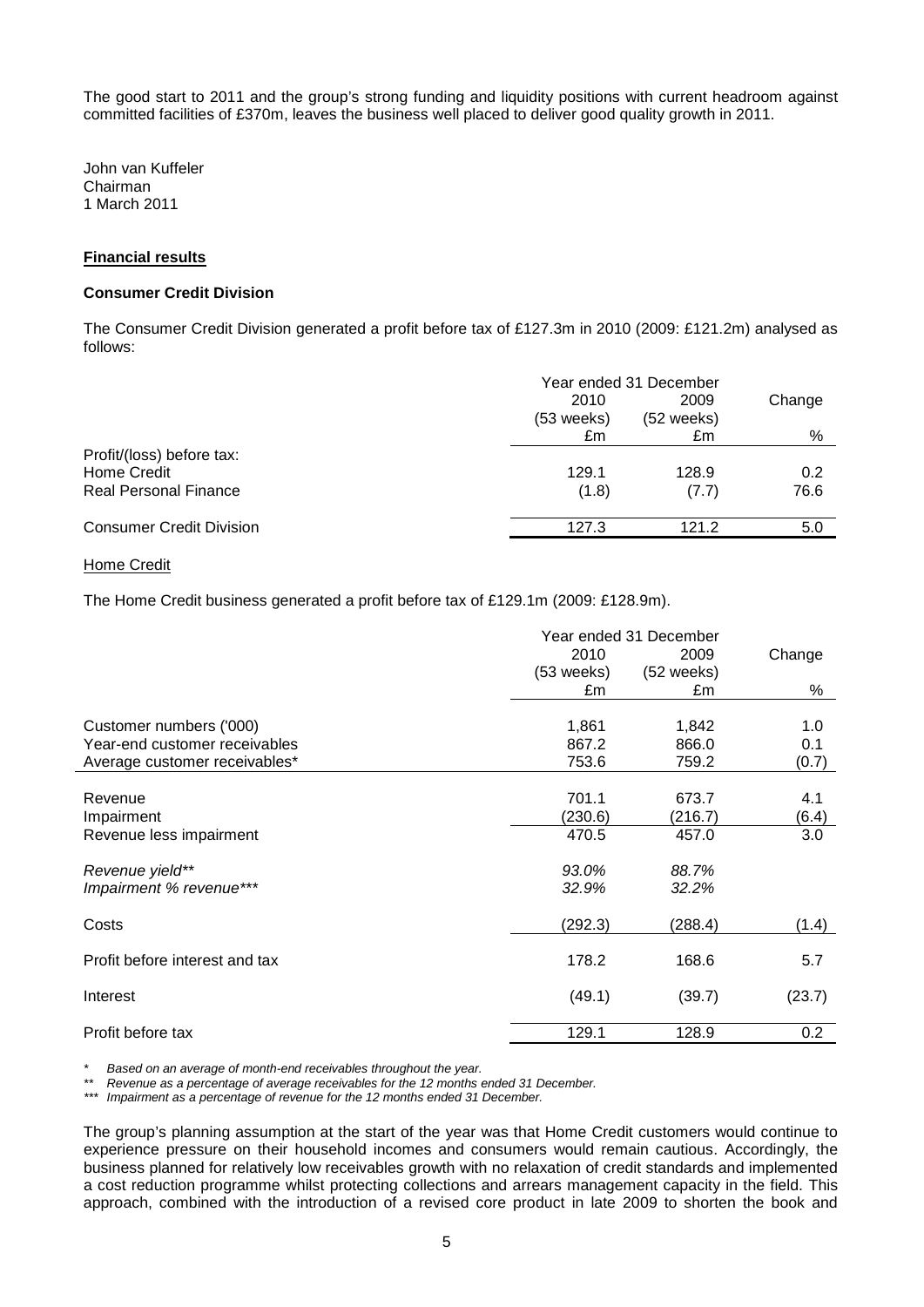increase the revenue yield, has ensured that Home Credit has delivered a 5.7% increase in profit before interest and tax to £178.2m against a broadly flat receivables profile. After absorbing a £9.4m increase in interest costs, £8.8m of which reflects an uplift in the group's average funding rate from 7.0% in 2009 to 8.5% in 2010, Home Credit's profit before tax increased marginally to £129.1m (2009: £128.9m).

The year-on-year growth in customer numbers was 1.0%. The growth rate moderated towards the end of the year from the annual growth of approximately 6% achieved since the start of 2007 because of management's decision to focus field resources on serving credit to the existing pool of good quality customers. During the first nine months of the year, some customers were cautious in requesting new credit. They were concerned about their future prospects because of the pressure on household incomes from increasing underemployment, characterised by reduced working hours and having to accept part-time or temporary work, together with rising food, fuel and utility bills. The last quarter of the year saw a pick-up in demand for credit as customers' visibility on their household incomes improved in a more stable employment market and details of the Government's Spending Review were announced. Whilst year-on-year sales growth for 2010 as a whole was just 1.2%, growth in the fourth quarter was 9% reflecting strong sales to existing customers against unchanged tight credit standards.

Average receivables were 0.7% lower than last year, reflecting relatively low sales growth for the year together with some shortening of the duration of the loan book to help mitigate risk in a difficult environment. Year-end receivables of £867.2m (2009: £866.0m) were marginally higher than last year, benefiting from the strong pick-up in sales activity in the last quarter of the year, and in line with management's planning assumptions for 2011.

The revenue yield increased from 88.7% in 2009 to 93.0% in 2010. The core 50-week product introduced in late 2009 to replace the old 57-week product contributed approximately half of the growth in the revenue yield. The new product is better suited to customers' needs for a loan of a year in duration and allows more effective management of risk. The yield on the book will moderate in 2011 due to the strong fourth quarter growth in credit issued to existing good quality customers who, compared to new customers, tend to be served with slightly longer term products which carry a lower yield.

The collections performance remained sound throughout 2010. A relatively strong collections performance in the final quarter resulted in the rate of annualised impairment to revenue reducing from 33.3% at June 2010 to 32.9% at December 2010. This performance reflects the natural resilience of the Home Credit business model, continued tight underwriting and the investment in front-line collections and arrears management capacity through the difficult trading environment of the last two years. In the absence of any significant change in the external environment, collections performance and the rate of impairment in 2011 are expected to remain at similar levels to 2010.

Anticipating a lower growth environment in 2010, the business implemented a cost reduction programme at the start of the year which included removing 90 positions from the Home Credit head office support functions during February. Field collections and arrears management capacity were unaffected by these changes. After allowing for the additional trading week in 2010, costs during 2010 were broadly flat. Annual pay awards to staff of between 1.0% and 1.5% together with the additional cost of the new head office in Bradford have been largely offset by the savings generated by the cost reduction programme. Costs through the first half of 2011 will reflect an uplift in agents' commission following the strong sales in the final quarter of 2010 together with additional training and administrative costs associated with the implementation of the EU Consumer Credit Directive across the organisation.

In order to align the weekly Home Credit business with the group's financial year, Home Credit's 2010 financial year includes 53 weeks compared with 52 weeks in 2009. Overall, the additional week has added approximately 2% to revenue, costs and profit in 2010.

# Real Personal Finance

Following the decision to focus direct repayment lending on known prospects generated through the Home Credit branch network, the re-focussing of the business and associated cost reductions made in February resulted in Real Personal Finance incurring a loss of £1.8m in 2010 (2009: loss of £7.7m), all of which arose in the first half of the year. The collect-out of the receivables book has progressed satisfactorily and receivables stood at £7.1m at the end of 2010, down from £17.8m at the end of 2009. Direct repayment loan products branded Provident Direct and Greenwood Direct were introduced in August as part of the Home Credit business and initial volumes have been modest.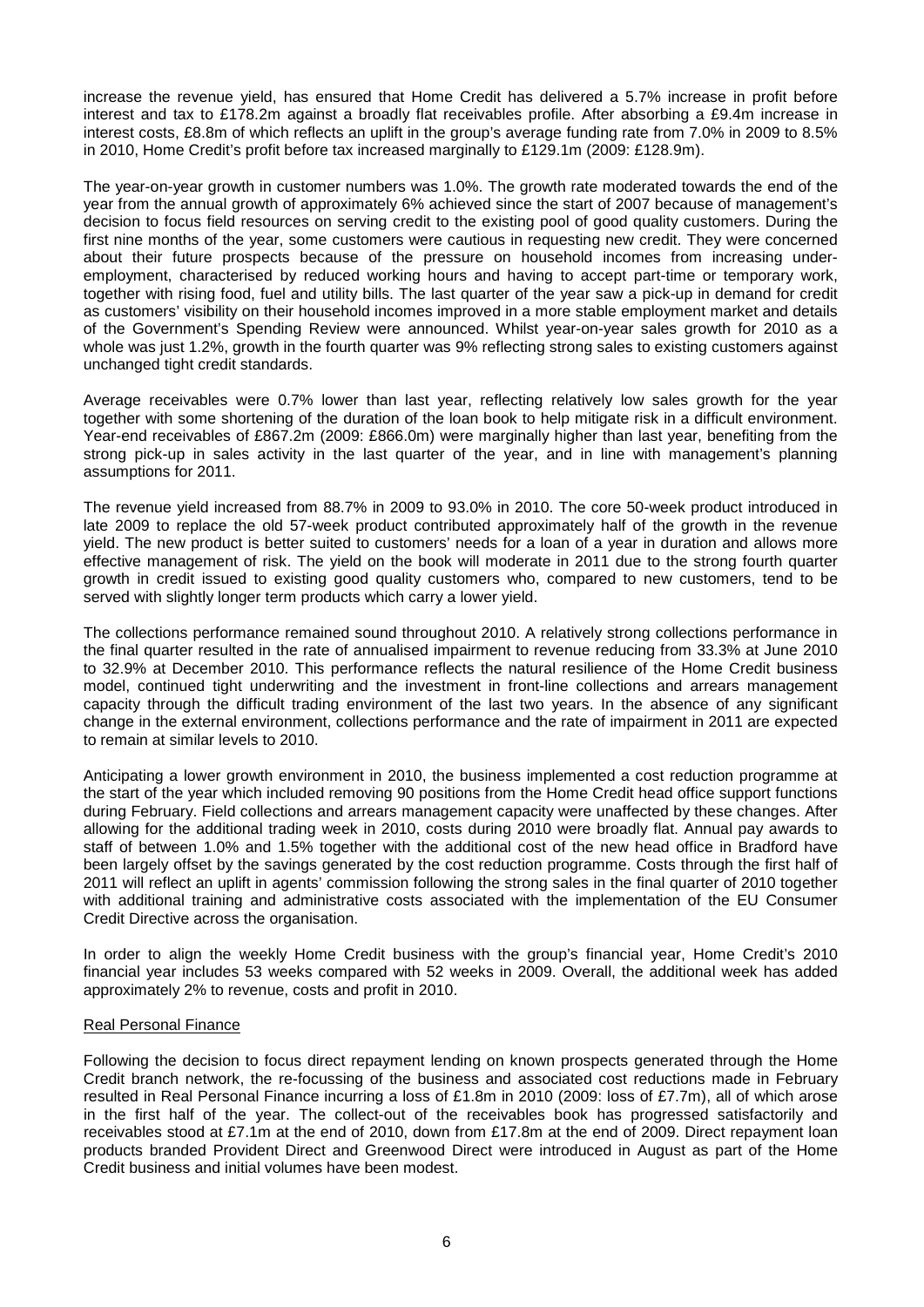# **Vanquis Bank**

Vanquis Bank generated a profit before tax of £26.7m in 2010 (2009: £14.1m).

|                                | Year ended 31 December |        |        |
|--------------------------------|------------------------|--------|--------|
|                                | 2010                   | 2009   | Change |
|                                | £m                     | £m     | %      |
| Customer numbers ('000)        | 544                    | 426    | 27.7   |
| Year-end customer receivables  | 345.0                  | 255.5  | 35.0   |
| Average customer receivables*  | 289.2                  | 231.1  | 25.1   |
|                                |                        |        |        |
| Revenue                        | 162.0                  | 131.3  | 23.4   |
| Impairment                     | (63.9)                 | (61.7) | (3.6)  |
| Revenue less impairment        | 98.1                   | 69.6   | 40.9   |
| Risk-adjusted margin**         | 33.9%                  | 30.1%  |        |
| Impairment % revenue***        | 39.4%                  | 47.0%  |        |
| Costs                          | (52.9)                 | (43.3) | (22.2) |
| Profit before interest and tax | 45.2                   | 26.3   | 71.9   |
| Interest                       | (18.5)                 | (12.2) | (51.6) |
| Profit before tax              | 26.7                   | 14.1   | 89.4   |

*\* Based on an average of month-end receivables throughout the year.*

*\*\* Revenue less impairment as a percentage of average receivables for the 12 months ended 31 December.*

*\*\*\* Impairment as a percentage of revenue for the 12 months ended 31 December.*

Vanquis Bank performed strongly during 2010, delivering profits up 89.4% on 2009. The business met its target post-tax return on equity of 30% in 2010 and is now generating sufficient capital to fund its own growth and start contributing to the group's dividends.

Demand for non-standard credit cards has remained strong and Vanquis Bank has experienced a flow of over 1,300,000 applications during 2010. Customer growth was 27.7%, up significantly on 2009 as a result of a more active customer acquisition programme which was assisted by securing a reduction in the average acquisition cost per account. The 241,000 (2009: 167,000) new customers in the year have been booked against tight underwriting standards that have remained consistent with those applied throughout 2009, resulting in a similar acceptance rate of 18%.

The growth in customer numbers together with the credit line increase programme to customers who have established a sound payment history, have led to a 25.1% increase in average receivables and a 23.4% increase in revenue. Returns from this 'low and grow' approach to extending credit remain strong. Vanquis Bank has also continued to be extremely active in managing the level of credit line utilisation and revenue yield to reflect underlying risk. Average utilisation during 2010 was 79% ensuring that a strong stream of revenue is earned whilst maintaining a relatively low level of contingent undrawn exposure.

Impairment showed a modest increase of just 3.6% during 2010 compared with growth of 35.0% in year-end receivables. Delinquency rates improved consistently from the second quarter of the year against the backdrop of stable unemployment. This reflects the improvement in the underlying quality of the loan book as a direct result of the progressive tightening of underwriting from 2007 to 2009 and demonstrates the effectiveness of Vanquis Bank's credit decisioning. The impairment charge benefitted by approximately £5m from the reduction in delinquency during the year which will not recur as delinquency levels stabilise.

Notwithstanding the improvement in delinquency during 2010, management is mindful of the potential for unemployment to rise as a result of the Government's austerity measures. Accordingly, the tight underwriting and credit line increase criteria applied in 2010 will remain in place for the foreseeable future.

During 2010, Vanquis Bank generated an annualised risk-adjusted margin of 33.9% (2009: 30.1%), above its target of 30.0%. This reflects the strong revenue yield on the receivables book and the benefit of the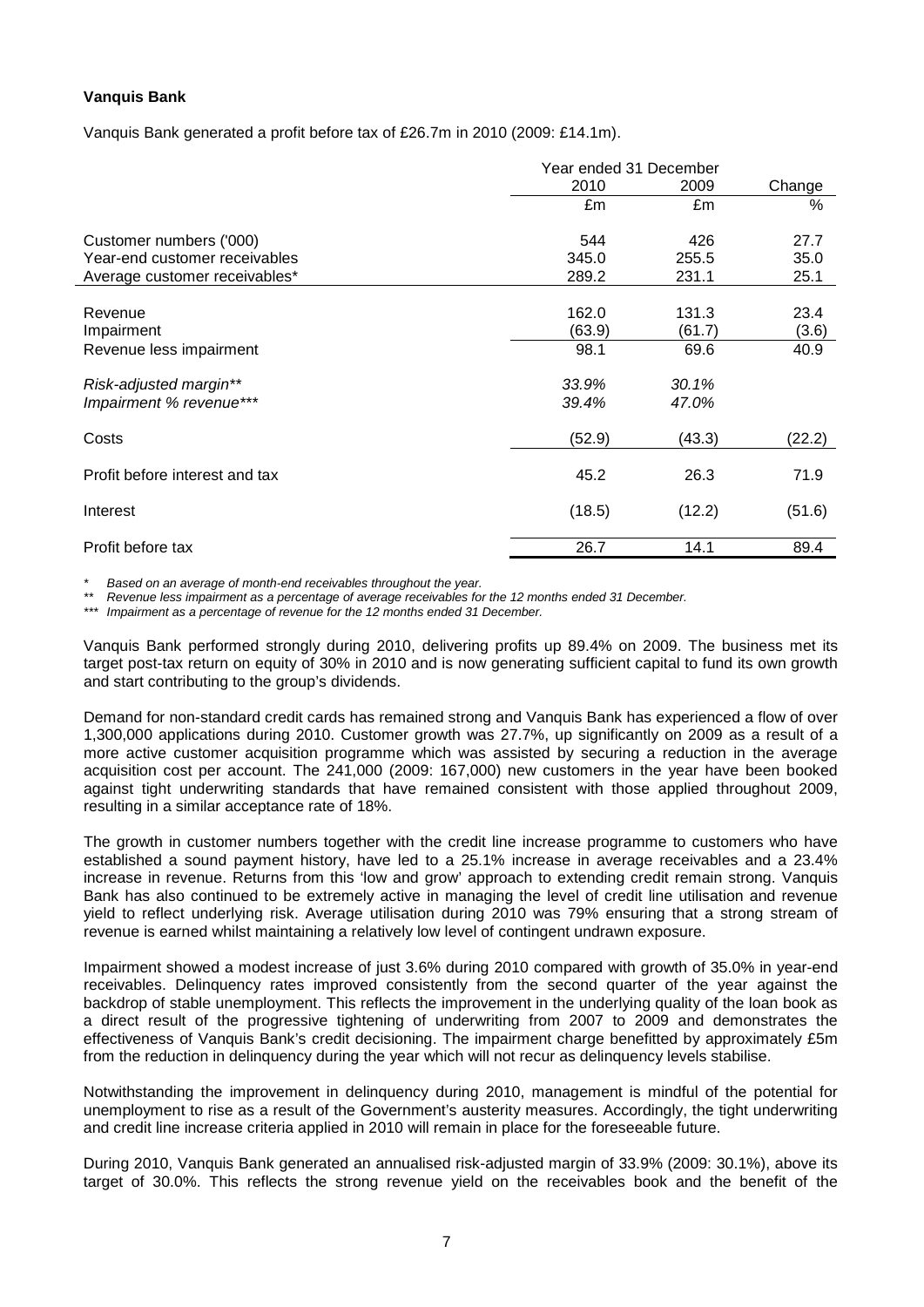improvement in delinquency levels during the year. The risk-adjusted margin is expected to moderate towards the target level in 2011 as delinquency stabilises.

Cost growth of 22.2% in 2010 trailed the levels of revenue and receivables growth as the business continues to benefit from increased scale. Direct mail and internet marketing activities were increased to support higher customer growth, increasing customer acquisition costs by over £3m.

Interest costs increased by 51.6% during 2010. This reflects both the increase in average receivables levels together with a £3.2m impact from the increase in the average group funding rate for the year from 7.0% in 2009 to 8.5% in 2010.

The competitive landscape for Vanquis Bank continues to remain favourable and the business model has performed well during the economic downturn. In line with the guidance at the start of the year, the business is firmly on track to grow its receivables book from its current level of £345.0m to its target of £450m by the end of 2012, whilst maintaining a post-tax return on equity of 30%.

Vanquis Bank is on schedule to upgrade its core customer IT platform during 2011 at a capital cost of £2m. In addition, the business will need to bring on stream additional call centre capacity in 2012 and several options are in the process of being evaluated.

# **Central costs**

Central costs in 2010 were £8.1m (2009: £7.0m), up by £1.1m on 2009, due to a budgeted increase in the level of expenditure on the group's community programme and increased costs associated with the group's share incentive schemes.

#### **Exceptional costs**

The year-end financial statements reflect an exceptional write down of residual fixed assets of £2.5m relating to the consolidation of the Consumer Credit Division's head office operations into a new single purpose-built facility in October 2010.

#### **Taxation**

The tax charge for 2010 represents an effective rate of 28.0% (2009: 28.0%) on profit before tax and exceptional costs, in line with the UK corporation tax rate. The group is expected to benefit in future years from the progressive rate reductions announced by the Government in June 2010.

#### **Dividends**

The proposed final dividend is maintained at 38.1p per share (2009: 38.1p) reflecting the company's policy set out at the time of the demerger to at least maintain a full-year payment of 63.5p per share whilst moving to a target payout ratio of 80% of post-tax profit in the medium term. Dividend cover before exceptional costs for 2010 increased to 1.24 times (2009: 1.12 times).

#### **Funding and capital**

The group's funding and liquidity positions remain strong with the balance sheet showing modest gearing of 3.3 times at 31 December 2010 (2009: 3.3 times) against a covenant limit of 5.0 times, together with a significant surplus of regulatory capital.

The group has continued to increase and diversify its funding base. In addition to the £250m senior bond issue in October 2009, the group became one of the first to issue a retail bond in April 2010. The retail bond is quoted on the new ORB platform established by the London Stock Exchange and raised £25.2m through an issue of 10-year bonds at an all-in cost to the group of 7.5%. On 13 January 2011, the group entered into a committed £100m facility agreement with the Prudential/M&G Investments UK Companies Financing Fund to provide a 10-year term loan which amortises between years 5 and 10. Subsequently, a further £28.5m has been raised through private placements on similar terms. These new issues, together with the extension to the group's syndicated bank facilities in February 2010, provide the group with headroom on committed debt facilities of approximately £370m at the end of February 2011. This is predominantly earmarked to meet the contractual debt maturities between now and the end of the first quarter of 2012 totalling £345m which include the final tranche relating to those banks who did not participate in the three-year extension to the group's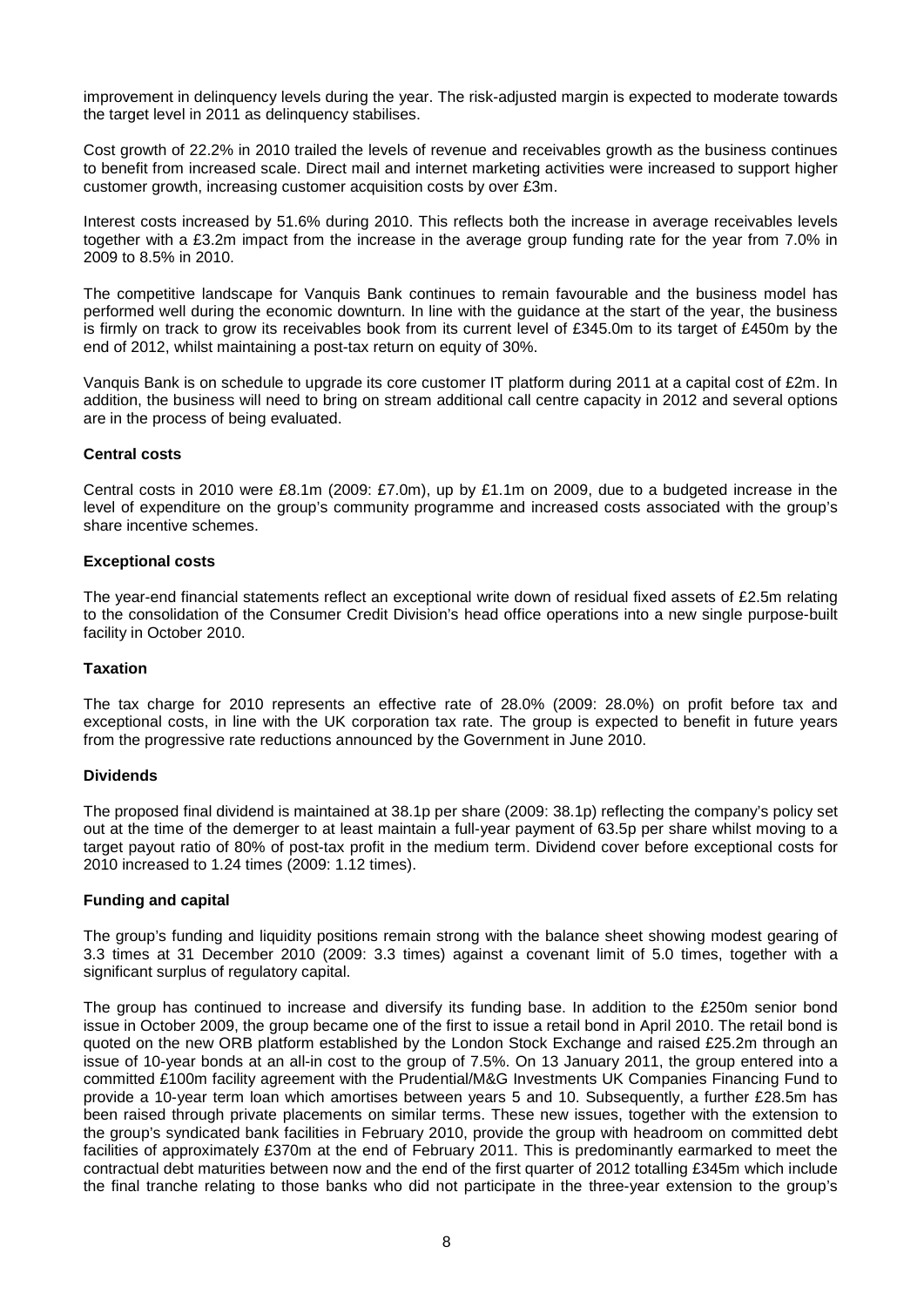syndicated bank facilities in February 2010. The additional funding has also extended the maturity profile of the group's funding which at the end of February 2011 stood at an average of 3.8 years.

As part of its ongoing programme to diversify its funding, the group continues to explore a number of funding opportunities. The group has commenced a roadshow to promote the issue of a second retail bond following the success of the retail bond issue in April 2010. In addition, the group has made good progress in its dialogue with the FSA concerning Vanquis Bank using its banking licence to take retail deposits and expects to conclude this dialogue in the second quarter of 2011.

The group's overall funding rate for 2010 was 8.5%, up from 7.0% in 2009 as a result of the new longer term facilities secured since October 2009 and the prudent approach to carrying a high level of headroom to meet future bank maturities. The group's interest cost for 2010 of £69.7m (2009: £53.8m) showed an increase of £15.9m, of which £12.5m was attributable to the increase in the group's funding rate and the remainder reflected the growth in Vanquis Bank's receivables. Based on the group's current funding structure, the group's average cost of funding in 2011 is expected to be around 8%.

The group's strategy is to develop businesses which generate high returns on capital to support the group's dividend policy. The Home Credit business continues to be highly capital generative and, as expected, Vanquis Bank is now generating sufficient capital to fund its own growth and contribute to the group's dividends. In the year to 31 December 2010, the group generated capital of £80.4m, after incurring one-off capital expenditure of £9.1m on fitting out the new head office of the Consumer Credit Division, compared to the annual dividend cost of £85.6m.

# **Government's Spending Review**

On 20 October 2010, the Government announced details of its Spending Review, including cuts to public spending and reforms to welfare benefits, which added to the measures included in the June Budget. The welfare savings included in the Government's announcements are to be phased in over the next four vears, rising from £2.3bn in 2011/12 to £18.1bn by 2014/15 in the context of a total welfare budget of some £200bn. The headline savings of £18.1bn in 2014/15 include £6.2bn from switching the indexation of benefits from RPI to CPI which serves to moderate the rate of future increases rather than reduce benefits. A further £2.5bn relates to the cutting of child benefit to better off families which will not affect Home Credit customers.

The group has a deep understanding of its Home Credit customer base and has assessed that the changes to welfare benefits are not expected to have a significant direct impact on its customers. This is for two primary reasons. Firstly, the business will not serve those who cannot afford to borrow and is selective about who it is prepared to serve with credit, only accepting around a quarter of lending opportunities seen by agents or from direct sources. The typical customer is a working household, with non-universal benefits forming one component of household income for less than half those households. Secondly, the short-term nature of the Home Credit loan book and the phased introduction of the changes to welfare benefits mean there is no increase in exposure to credit risk. Any impact of the change on individual households will be factored into agents' lending decisions in the normal course of business. Impairment typically arises in Home Credit due to unexpected rather than expected changes to customers' circumstances.

For similar reasons, the Government's intention to complete the transition from the current welfare benefits system to the Universal Credit by 2017 does not present increased credit exposures. Indeed, the Government has stated that it will financially protect claimants through the transition period and that in due course up to 2.5m claimants could be in receipt of higher entitlements.

The Office of Budget Responsibility originally estimated that the measures included in the Spending Review and June Budget would reduce public sector employment by 490,000 over four years. The reductions are focussed mainly on administrative roles and are not expected to have a significant impact on Home Credit customers who typically derive their income from hourly-paid, part-time or casual work and are not employed in administrative roles within Local or Central Government. Vanquis Bank customers are typically in more regular employment and will have some representation in administrative roles in the public sector. However, it is estimated that the direct impact of the reduction in public sector employment will affect around 1% of Vanquis Bank's customer base.

The Government's intention to increase the income tax threshold to £10,000 over the life of this parliament will benefit approximately one-third of Home Credit customers and the vast majority of Vanquis Bank customers.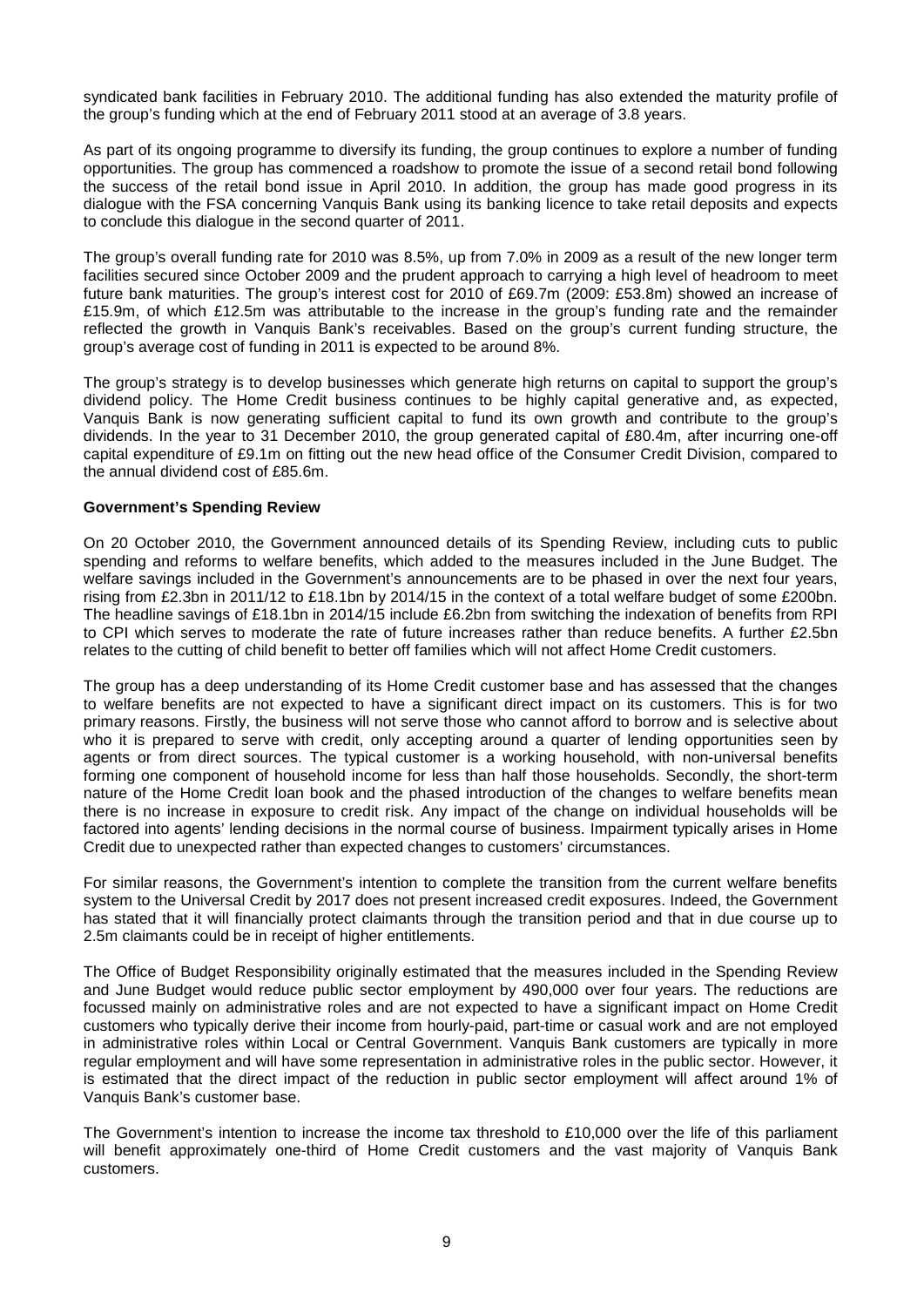# **Consolidated income statement for the year ended 31 December**

|                                                         | <b>Note</b> | 2010    | 2009    |
|---------------------------------------------------------|-------------|---------|---------|
|                                                         |             | £m      | £m      |
| Revenue                                                 |             | 866.4   | 815.6   |
| Finance costs                                           |             | (69.7)  | (58.2)  |
| Finance costs before exceptional costs                  |             | (69.7)  | (53.8)  |
| <b>Exceptional costs</b>                                | 2           |         | (4.4)   |
| Operating costs                                         |             | (440.6) | (425.3) |
| Administrative costs                                    |             | (214.1) | (206.4) |
| Administrative costs before exceptional costs           |             | (211.6) | (206.4) |
| <b>Exceptional costs</b>                                | 2           | (2.5)   |         |
| <b>Total costs</b>                                      |             | (724.4) | (689.9) |
| <b>Profit before taxation</b>                           |             | 142.0   | 125.7   |
| Profit before taxation and exceptional costs            | 2           | 144.5   | 130.1   |
| <b>Exceptional costs</b>                                | 2           | (2.5)   | (4.4)   |
| Tax charge                                              | 3           | (40.5)  | (37.1)  |
| Profit for the year attributable to equity shareholders |             | 101.5   | 88.6    |

All of the above activities relate to continuing operations.

# **Consolidated statement of comprehensive income for the year ended 31 December**

|                                                         | <b>Note</b> | 2010  | 2009   |
|---------------------------------------------------------|-------------|-------|--------|
|                                                         |             | £m    | £m     |
| Profit for the year attributable to equity shareholders |             | 101.5 | 88.6   |
| Other comprehensive income:                             |             |       |        |
| - cash flow hedges                                      |             | 7.6   | (0.8)  |
| - actuarial movements on retirement benefit asset       | 7           | 14.9  | (37.3) |
| - tax on other comprehensive income                     | 3           | (6.3) | 10.6   |
| - impact of change in UK tax rate                       | 3           | 0.2   |        |
| Other comprehensive income for the year                 |             | 16.4  | (27.5) |
| Total comprehensive income for the year                 |             | 117.9 | 61.1   |
| Earnings per share and dividends                        |             |       |        |
|                                                         | <b>Note</b> | 2010  | 2009   |
|                                                         |             | pence | pence  |
| <b>Earnings per share</b>                               |             |       |        |
| <b>Basic</b>                                            | 4           | 76.7  | 67.5   |
| <b>Diluted</b>                                          | 4           | 76.6  | 67.3   |
| Dividends per share                                     |             |       |        |
| Proposed final dividend                                 | 5           | 38.1  | 38.1   |
| Total dividend for the year                             | 5           | 63.5  | 63.5   |
| Paid in the year*                                       | 5           | 63.5  | 63.5   |

\* The total cost of dividends paid in the year was £84.9m (2009: £84.1m).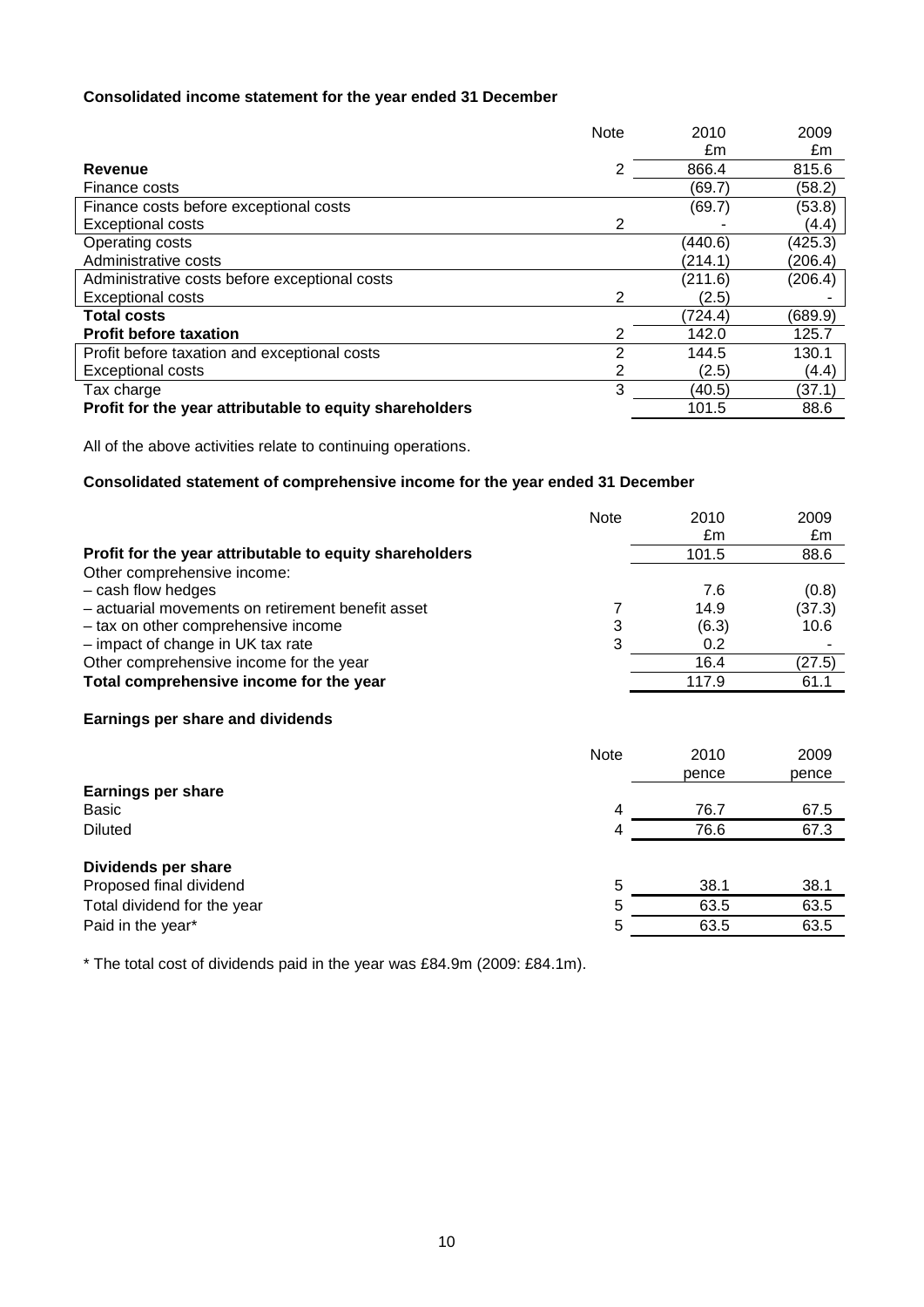# **Consolidated balance sheet as at 31 December**

|                                     | <b>Note</b>    | 2010      | 2009      |
|-------------------------------------|----------------|-----------|-----------|
|                                     |                | £m        | £m        |
| <b>ASSETS</b>                       |                |           |           |
| <b>Non-current assets</b>           |                |           |           |
| Goodwill                            |                | 2.1       | 2.1       |
| Other intangible assets             |                | 17.4      | 19.5      |
| Property, plant and equipment       |                | 29.9      | 26.3      |
| Financial assets:                   |                |           |           |
| - amounts receivable from customers | 6              | 97.4      | 86.9      |
| - derivative financial instruments  |                | 12.4      | 12.5      |
| Retirement benefit asset            | $\overline{7}$ | 41.0      | 19.9      |
| Deferred tax assets                 |                | 2.8       | 7.7       |
|                                     |                | 203.0     | 174.9     |
| <b>Current assets</b>               |                |           |           |
| Financial assets:                   |                |           |           |
| - amounts receivable from customers | 6              | 1,121.9   | 1,052.4   |
| - derivative financial instruments  |                | 3.5       |           |
| - cash and cash equivalents         |                | 29.0      | 20.3      |
| - trade and other receivables       |                | 23.6      | 28.2      |
|                                     |                | 1,178.0   | 1,100.9   |
| <b>Total assets</b>                 | $\overline{2}$ | 1,381.0   | 1,275.8   |
|                                     |                |           |           |
| <b>LIABILITIES</b>                  |                |           |           |
| <b>Current liabilities</b>          |                |           |           |
| Financial liabilities:              |                |           |           |
| - bank and other borrowings         |                | (147.7)   | (72.7)    |
| - derivative financial instruments  |                | (13.4)    | (18.4)    |
| - trade and other payables          |                | (46.0)    | (48.0)    |
| <b>Current tax liabilities</b>      |                | (44.4)    | (39.2)    |
| Provisions                          |                |           | (0.8)     |
|                                     |                | (251.5)   | (179.1)   |
| <b>Non-current liabilities</b>      |                |           |           |
| <b>Financial liabilities:</b>       |                |           |           |
| - bank and other borrowings         |                | (817.2)   | (817.6)   |
| - derivative financial instruments  |                | (2.9)     | (10.7)    |
|                                     |                | (820.1)   | (828.3)   |
| <b>Total liabilities</b>            |                | (1,071.6) | (1,007.4) |
| <b>NET ASSETS</b>                   | 2              | 309.4     | 268.4     |
|                                     |                |           |           |
| <b>SHAREHOLDERS' EQUITY</b>         |                |           |           |
| Called-up share capital             |                | 28.1      | 27.9      |
| Share premium account               |                | 144.0     | 142.4     |
| Other reserves                      |                | 0.9       | (13.0)    |
| Retained earnings                   |                | 136.4     | 111.1     |
| <b>TOTAL EQUITY</b>                 |                | 309.4     | 268.4     |
|                                     |                |           |           |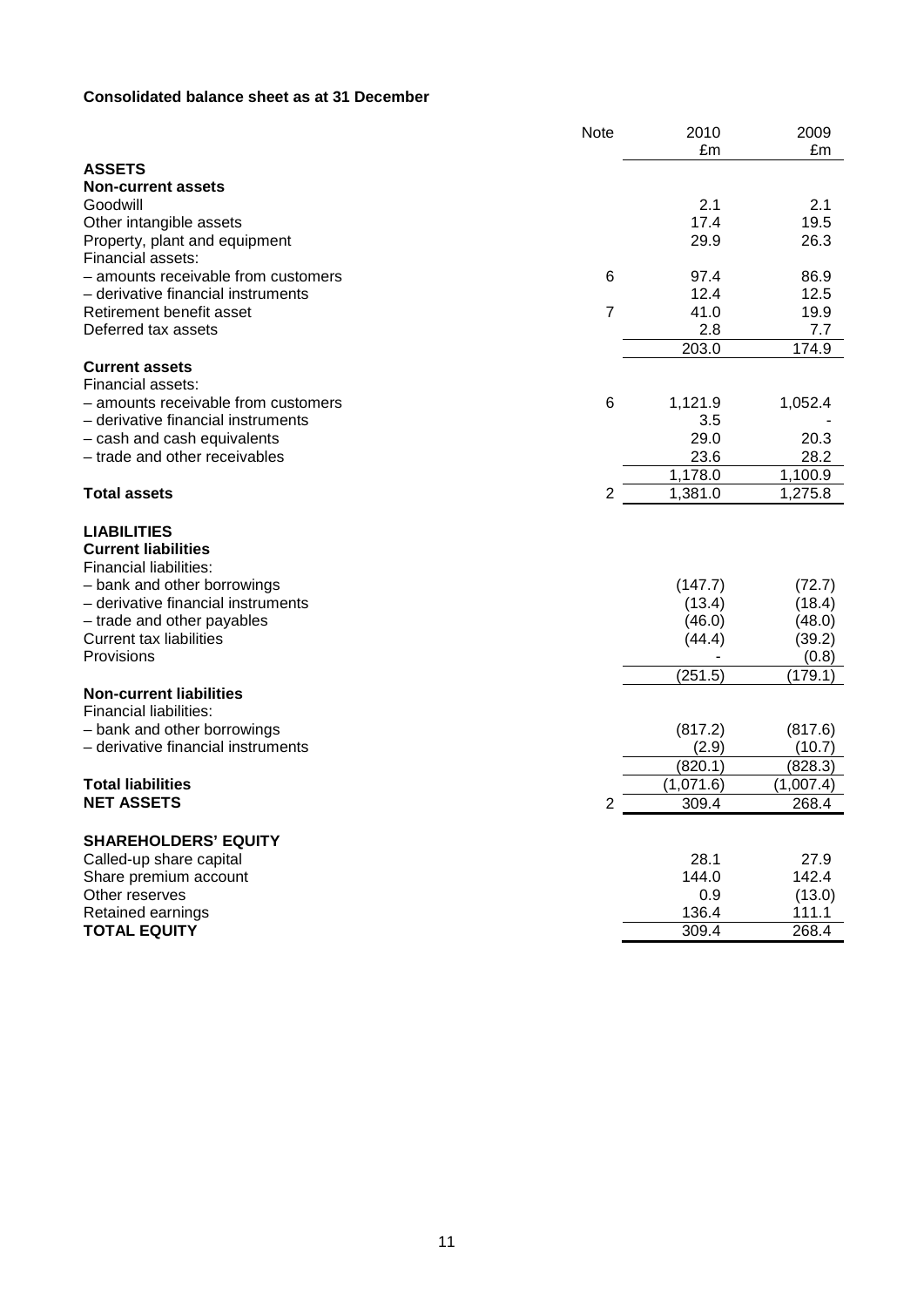# **Consolidated statement of changes in shareholders' equity for the year ended 31 December**

|                                              |                | Called-up      | Share                    |              |          |        |
|----------------------------------------------|----------------|----------------|--------------------------|--------------|----------|--------|
|                                              |                | share          | premium                  | Other        | Retained |        |
|                                              | <b>Note</b>    | capital        | account                  | reserves     | earnings | Total  |
|                                              |                | £m             | £m                       | £m           | £m       | £m     |
| At 1 January 2009                            |                | 27.3           | 134.6                    | (16.3)       | 132.3    | 277.9  |
| Profit for the year                          |                | $\overline{a}$ | $\mathbf{r}$             | $\mathbf{r}$ | 88.6     | 88.6   |
| Other comprehensive income:                  |                |                |                          |              |          |        |
| - cash flow hedges                           |                |                |                          | (0.8)        |          | (0.8)  |
| - actuarial movements on retirement benefit  |                |                |                          |              |          |        |
| asset                                        | $\overline{7}$ |                |                          |              | (37.3)   | (37.3) |
| - tax on other comprehensive income          | 3              |                |                          | 0.2          | 10.4     | 10.6   |
| Other comprehensive income for the year      |                | $\overline{a}$ | $\overline{a}$           | (0.6)        | (26.9)   | (27.5) |
| Total comprehensive income for the year      |                | $\blacksquare$ | $\overline{\phantom{a}}$ | (0.6)        | 61.7     | 61.1   |
| Transactions with owners:                    |                |                |                          |              |          |        |
| - issue of share capital                     |                | 0.6            | 7.8                      |              |          | 8.4    |
| - purchase of own shares                     |                |                |                          | (0.9)        |          | (0.9)  |
| - share-based payment charge                 |                |                |                          | 6.1          |          | 6.1    |
| - transfer of share-based payment reserve    |                |                |                          | (1.3)        | 1.3      |        |
| - deferred tax on share-based payment        |                |                |                          |              |          |        |
| reserve transfer                             |                |                |                          |              | (0.1)    | (0.1)  |
| $-$ dividends                                | 5              |                |                          |              | (84.1)   | (84.1) |
| At 31 December 2009                          |                | 27.9           | 142.4                    | (13.0)       | 111.1    | 268.4  |
| At 1 January 2010                            |                | 27.9           | 142.4                    | (13.0)       | 111.1    | 268.4  |
| Profit for the year                          |                |                |                          |              | 101.5    | 101.5  |
| Other comprehensive income:                  |                |                |                          |              |          |        |
| - cash flow hedges                           |                |                |                          | 7.6          |          | 7.6    |
| - actuarial movements on retirement benefit  |                |                |                          |              |          |        |
| asset                                        | $\overline{7}$ |                |                          |              | 14.9     | 14.9   |
| - tax on other comprehensive income          | 3              |                |                          | (2.1)        | (4.2)    | (6.3)  |
| - impact of change in UK tax rate            | 3              |                |                          | (0.1)        | 0.3      | 0.2    |
| Other comprehensive income for the year      |                | $\blacksquare$ | $\blacksquare$           | 5.4          | 11.0     | 16.4   |
| Total comprehensive income for the year      |                | ä,             | $\blacksquare$           | 5.4          | 112.5    | 117.9  |
| Transactions with owners:                    |                |                |                          |              |          |        |
| - issue of share capital                     |                | 0.2            | 1.6                      |              |          | 1.8    |
| - purchase of own shares                     |                |                |                          | (0.2)        |          | (0.2)  |
| - disposal of own shares on vesting of share |                |                |                          |              |          |        |
| options/awards                               |                |                |                          | 6.5          | (6.5)    |        |
| - share-based payment charge                 |                |                |                          | 6.4          |          | 6.4    |
| - transfer of share-based payment reserve    |                |                |                          | (4.2)        | 4.2      |        |
| - dividends                                  | 5              |                |                          |              | (84.9)   | (84.9) |
| At 31 December 2010                          |                | 28.1           | 144.0                    | 0.9          | 136.4    | 309.4  |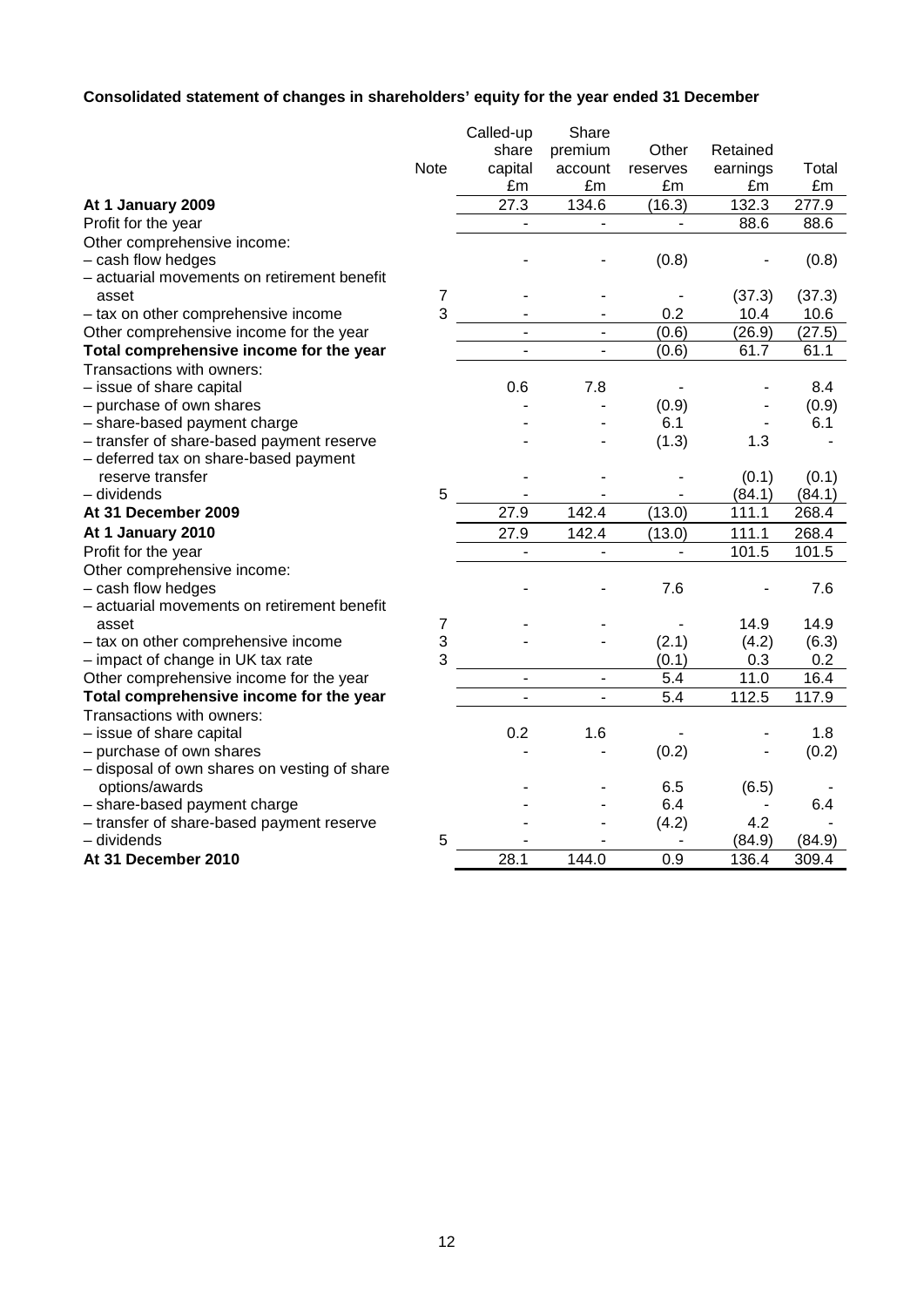# **Consolidated statement of cash flows for the year ended 31 December**

|                                                                  | <b>Note</b> | 2010          | 2009    |
|------------------------------------------------------------------|-------------|---------------|---------|
|                                                                  |             | £m            | £m      |
| Cash flows from operating activities                             |             |               |         |
| Cash generated from operations                                   | 8           | 150.5         | 92.7    |
| Finance costs paid                                               |             | (80.0)        | (57.0)  |
| Tax paid                                                         |             | (36.5)        | (28.4)  |
| Net cash generated from operating activities                     |             | 34.0          | 7.3     |
| Cash flows from investing activities                             |             |               |         |
| Purchase of intangible assets                                    |             | (4.4)         | (6.2)   |
| Purchase of property, plant and equipment                        |             | (14.8)        | (7.2)   |
| Proceeds from disposal of property, plant and equipment          |             | 1.6           | 0.9     |
| Proceeds from disposal of subsidiary undertaking                 |             |               | 0.7     |
| Net cash used in investing activities                            |             | (17.6)        | (11.8)  |
| Cash flows from financing activities                             |             |               |         |
| Proceeds from borrowings                                         |             | 99.0          | 250.0   |
|                                                                  |             | (28.2)        | (171.3) |
| Repayment of borrowings                                          |             |               |         |
| Dividends paid to company shareholders                           | 5           | (84.9)<br>1.8 | (84.1)  |
| Proceeds from issue of share capital<br>Purchase of own shares   |             |               | 8.4     |
|                                                                  |             | (0.2)         | (0.9)   |
| Net cash (used in)/generated from financing activities           |             | (12.5)        | 2.1     |
| Net increase/(decrease) in cash, cash equivalents and overdrafts |             | 3.9           | (2.4)   |
| Cash, cash equivalents and overdrafts at beginning of year       |             | 14.5          | 16.9    |
| Cash, cash equivalents and overdrafts at end of year             |             | 18.4          | 14.5    |
|                                                                  |             |               |         |
| Cash, cash equivalents and overdrafts at end of year comprise:   |             |               |         |
| Cash at bank and in hand                                         |             | 29.0          | 20.3    |
| Overdrafts (held in bank and other borrowings)                   |             | (10.6)        | (5.8)   |
| Total cash, cash equivalents and overdrafts                      |             | 18.4          | 14.5    |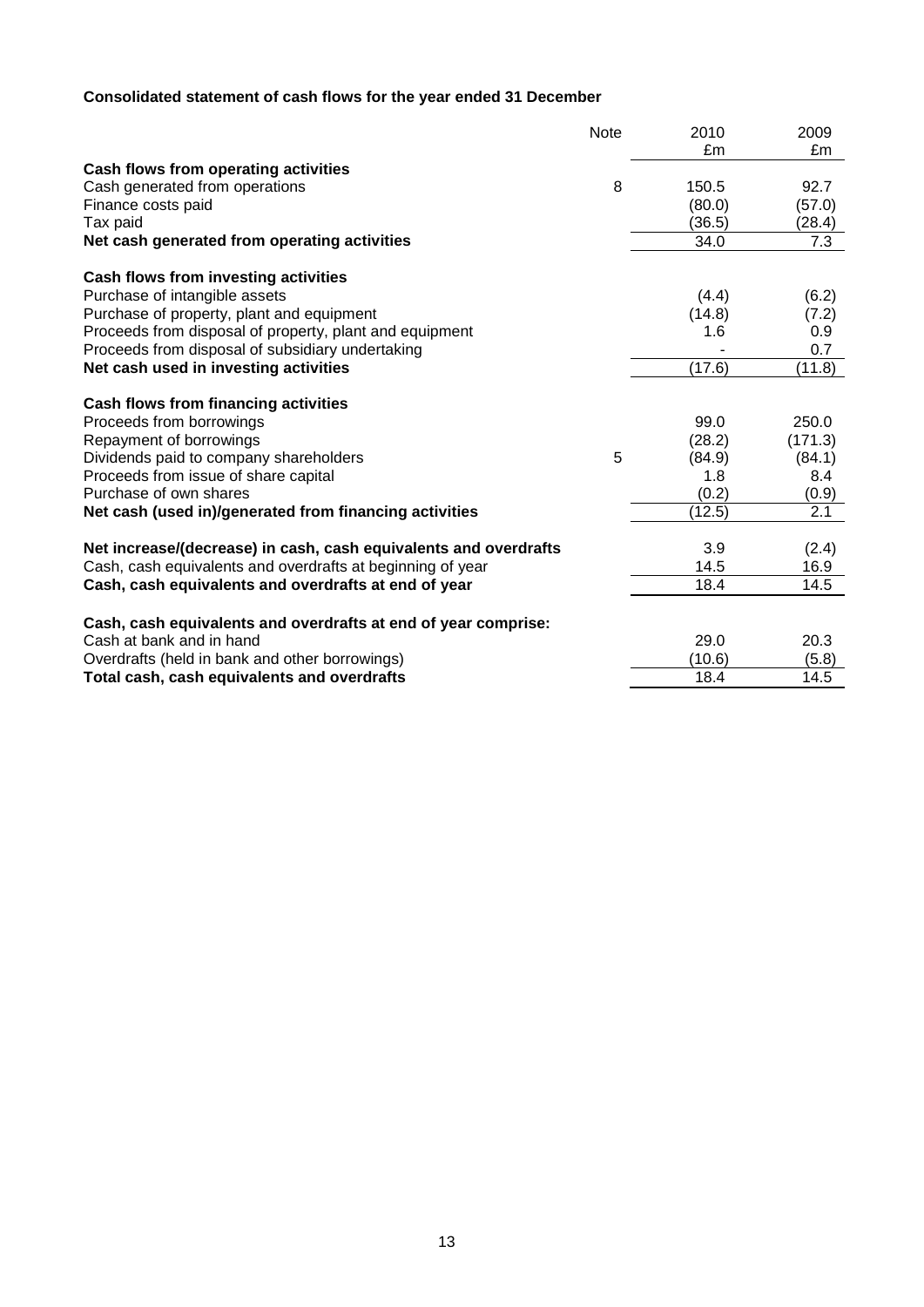#### **Notes to the preliminary announcement**

# **1. Basis of preparation**

The preliminary announcement has been prepared in accordance with the Listing Rules of the Financial Services Authority and is based on the 2010 financial statements which have been prepared under International Financial Reporting Standards (IFRS) as adopted by the European Union and those parts of the Companies Act 2006 applicable to companies reporting under IFRS.

The preliminary announcement does not constitute the statutory financial statements of the group within the meaning of Section 434 of the Companies Act 2006. The statutory financial statements for the year ended 31 December 2009 have been filed with the Registrar of Companies. The auditors have reported on those financial statements and on the statutory financial statements for the year ended 31 December 2010, which will be filed with the Registrar of Companies following the annual general meeting. Both the audit reports were unqualified, did not draw attention to any matters by way of emphasis and did not contain any statement under sections 498 of the Companies Act 2006.

The preliminary announcement has been agreed with the company's auditors for release.

# **2. Segment reporting**

IFRS 8 'Operating segments' requires segment reporting to be based on the internal financial information reported to the chief operating decision maker. The group's chief operating decision maker is deemed to be the Executive Committee comprising Peter Crook (Chief Executive), Andrew Fisher (Finance Director) and Chris Gillespie (Managing Director, Consumer Credit Division) whose primary responsibility it is to manage the group's day-to-day operations and analyse trading performance. The group's segments comprise the Consumer Credit Division, Vanquis Bank and Central which are those segments reported in the group's management accounts used by the Executive Committee as the primary means for analysing trading performance. The Executive Committee assesses profit performance using profit before tax measured on a basis consistent with the disclosure in the group financial statements.

|                                      |                          |       | Profit/(loss) before |       |
|--------------------------------------|--------------------------|-------|----------------------|-------|
|                                      | Revenue                  |       | taxation             |       |
|                                      | 2010                     | 2009  | 2010                 | 2009  |
|                                      | £m                       | £m    | £m                   | £m    |
| <b>Consumer Credit Division</b>      | 704.4                    | 681.6 | 127.3                | 121.2 |
| Vanquis Bank                         | 162.0                    | 131.3 | 26.7                 | 14.1  |
| Yes Car Credit                       |                          | 2.7   |                      | 0.2   |
|                                      | 866.4                    | 815.6 | 154.0                | 135.5 |
| Central<br>- costs                   |                          |       | (8.1)                | (7.0) |
| - interest (payable)/receivable      | ۰                        |       | (1.4)                | 1.6   |
| Total central                        | $\overline{\phantom{a}}$ |       | (9.5)                | (5.4) |
| Total group before exceptional costs | 866.4                    | 815.6 | 144.5                | 130.1 |
| <b>Exceptional costs</b>             |                          |       | (2.5)                | (4.4) |
| <b>Total group</b>                   | 866.4                    | 815.6 | 142.0                | 125.7 |

The Consumer Credit Division profit of £127.3m in 2010 (2009: £121.2m) comprises a profit of £129.1m in respect of the Home Credit business (2009: £128.9m) and a loss of £1.8m in respect of Real Personal Finance (2009: loss of £7.7m). In order to align the weekly Home Credit business with the group's financial year, Home Credit's 2010 financial year includes 53 weeks compared with 52 weeks in 2009.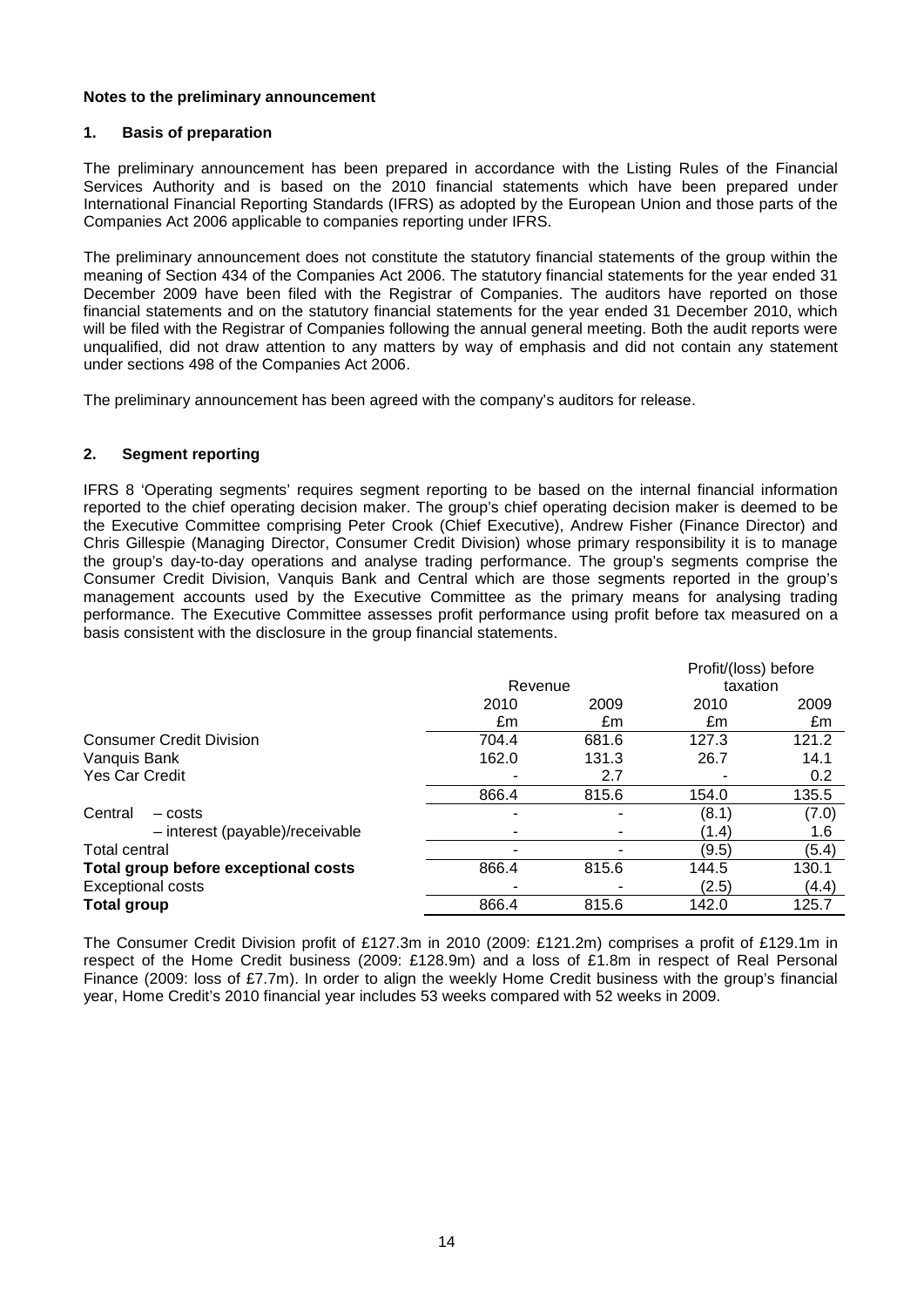# **2. Segment reporting (continued)**

The exceptional cost in 2010 of £2.5m represents the write down of residual fixed assets following the Consumer Credit Division's move into a new head office building in October 2010.

The exceptional cost in 2009 of £4.4m comprised:

- a £6.8m charge in respect of the fair value movements on interest rate swaps which were previously deferred in equity as cash flow hedges but which became ineffective following the issue of the group's fixed rate £250m senior public bonds on 23 October 2009 and the consequent repayments on the group's revolving floating rate bank facilities; and
- a £2.4m credit reflecting the 2.5% discount in respect of the repurchase of £94.0m of the group's subordinated loan notes on 23 October 2009.

Revenue between business segments is not material. All of the group's operations operate in the UK and Republic of Ireland.

|                                 |         | Total assets |       | Net assets/(liabilities) |
|---------------------------------|---------|--------------|-------|--------------------------|
|                                 | 2010    | 2009         | 2010  | 2009                     |
|                                 | £m      | £m           | £m    | £m                       |
| <b>Consumer Credit Division</b> | 963.9   | 967.9        | 247.3 | 233.6                    |
| Vanquis Bank                    | 369.4   | 269.5        | 70.5  | 51.7                     |
| Central                         | 219.3   | 167.5        | (8.4) | (16.9)                   |
|                                 | 1.552.6 | 1.404.9      | 309.4 | 268.4                    |
| Intra-group elimination         | (171.6) | (129.1)      | ۰     |                          |
| <b>Total group</b>              | 1.381.0 | 1.275.8      | 309.4 | 268.4                    |

Segment net assets are based on the statutory accounts of the companies forming the group's business segments adjusted to assume repayment of intra-group balances and rebasing the borrowings of the Consumer Credit Division to reflect a borrowings to receivables ratio of 80%. The impact of this is an increase in the notional allocation of group borrowings to the Consumer Credit Division of £171.6m (2009: £129.1m) and an increase in the notional cash allocated to central activities of the same amount. The intra-group elimination adjustment removes this notional allocation to state borrowings and cash on a consolidated group basis.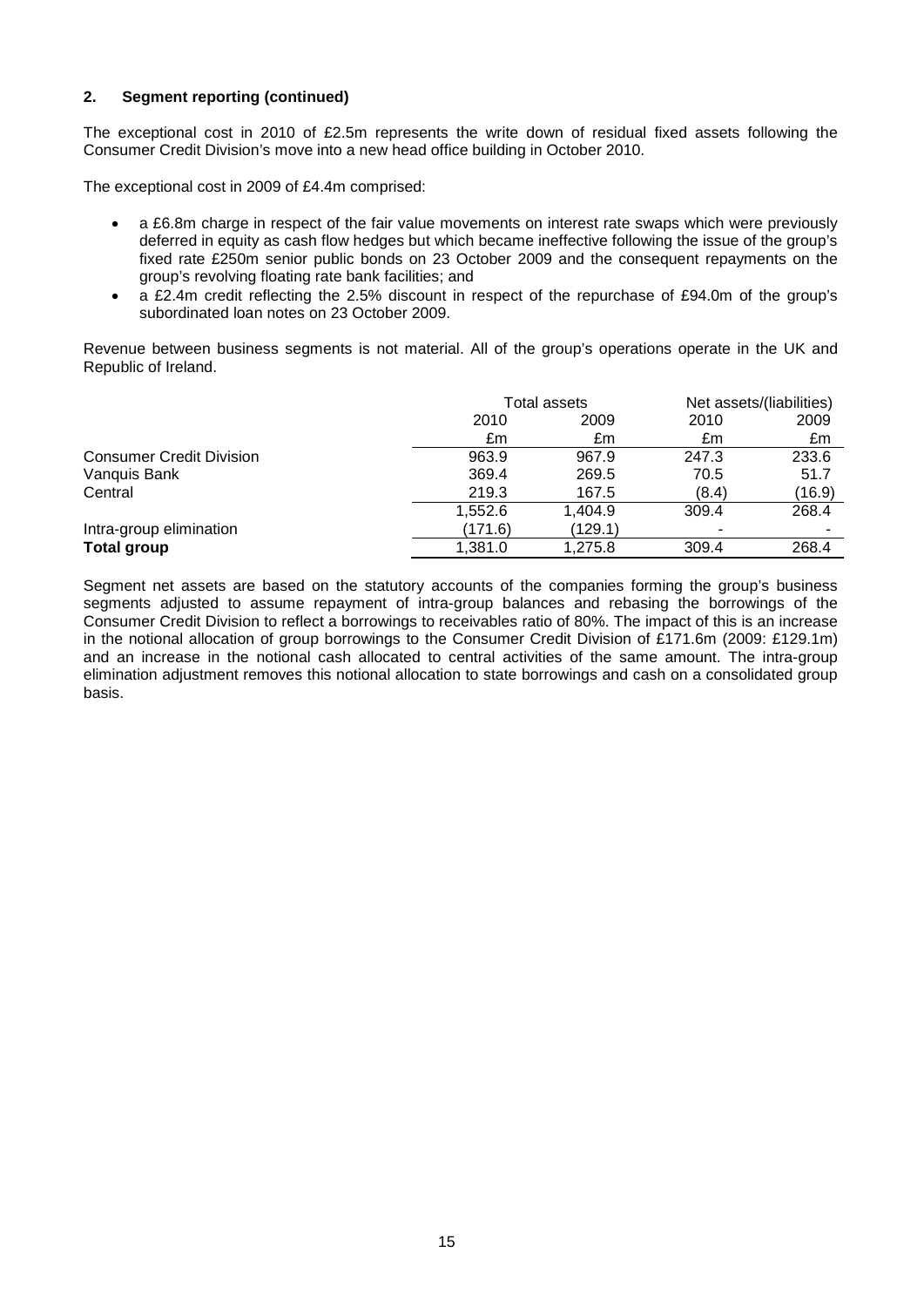# **3. Tax charge**

The tax (charge)/credit in the income statement is as follows:

|                                 | 2010   | 2009   |
|---------------------------------|--------|--------|
|                                 | £m     | £m     |
| Current tax                     | (41.7) | (34.8) |
| Deferred tax                    | 1.4    | (2.3)  |
| Impact of change in UK tax rate | (0.2)  |        |
| Total tax charge                | (40.5) | (37.1  |

The tax charge includes a charge of £nil (2009: £0.7m) in respect of exceptional costs (see note 2).

During the year, as a result of the change in UK corporation tax rates which will be effective from 1 April 2011, deferred tax balances have been re-measured. Deferred tax relating to temporary differences which are expected to reverse prior to 1 April 2011 is measured at a tax rate of 28% and deferred tax relating to temporary differences expected to reverse after 1 April 2011 is measured at a tax rate of 27%, as these are the tax rates which will apply on reversal. A tax charge of £0.2m in 2010 (2009: £nil) represents the income statement adjustment to deferred tax as a result of this change. An additional deferred tax credit of £0.2m in 2010 (2009: £nil) has been taken directly to equity, reflecting the impact of the change in UK corporation tax rates on items previously reflected directly in equity.

The tax (charge)/credit on items taken directly to equity is as follows:

|                                                                           | 2010  | 2009 |
|---------------------------------------------------------------------------|-------|------|
|                                                                           | £m    | £m   |
| Current tax (charge)/credit on cash flow hedges                           | (2.1) | 0.2  |
| Deferred tax (charge)/credit on actuarial movements on retirement benefit |       |      |
| asset                                                                     | (4.2) | 10.4 |
| Tax (charge)/credit on other comprehensive income                         | (6.3) | 10.6 |
| Impact of change in UK tax rate                                           | 0.2   | -    |
| Total tax (charge)/credit on items taken directly to equity               | (6.1) | 10.6 |

The movement in the deferred tax (liability)/asset during the year can be analysed as follows:

|                                                                                | 2010<br>£m | 2009<br>£m |
|--------------------------------------------------------------------------------|------------|------------|
| At 1 January                                                                   | 7.7        | (0.5)      |
| Credit/(charge) to the income statement                                        | 1.4        | (2.3)      |
| (Charge)/credit on items taken directly to equity prior to impact of change in |            |            |
| UK tax rate                                                                    | (6.3)      | 10.6       |
| Transfer to retained earnings                                                  |            | (0.1)      |
| Impact of change in UK tax rate:                                               |            |            |
| - charge to the income statement                                               | (0.2)      |            |
| - credit to equity                                                             | 0.2        | ۰          |
| At 31 December                                                                 | 2.8        | 7.7        |

The rate of tax charge on the profit before taxation for the year is higher than (2009: higher than) the average standard rate of corporation tax in the UK of 28.0% (2009: 28.0%). This can be reconciled as follows:

|                                                                               | 2010   | 2009   |
|-------------------------------------------------------------------------------|--------|--------|
|                                                                               | £m     | £m     |
| <b>Profit before taxation</b>                                                 | 142.0  | 125.7  |
| Profit before taxation multiplied by the average standard rate of corporation |        |        |
| tax in the UK of 28.0% (2009: 28.0%)                                          | (39.8) | (35.2) |
| Effects of:                                                                   |        |        |
| - adjustment in respect of prior years                                        | (1.0)  | 0.1    |
| - expenses not deductible for tax purposes net of non-taxable income          | 0.5    | (2.0)  |
| - impact of change in UK tax rate                                             | (0.2)  |        |
| Total tax charge                                                              | (40.5) | (37.1) |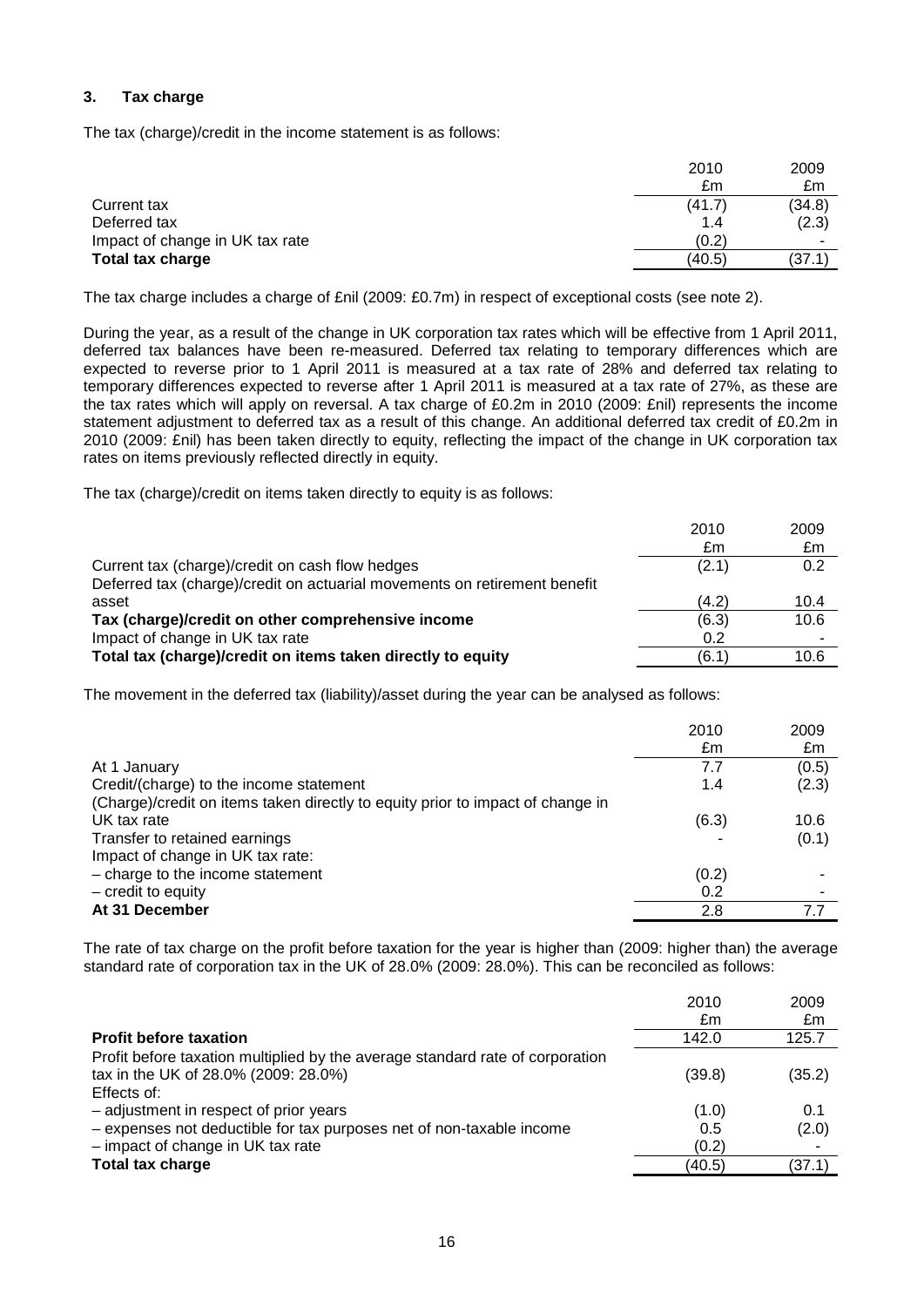# **4. Earnings per share**

Basic earnings per share is calculated by dividing the earnings attributable to ordinary shareholders by the weighted average number of ordinary shares outstanding during the period, excluding own shares held, which are treated, for this purpose, as being cancelled.

For diluted earnings per share, the weighted average number of ordinary shares in issue is adjusted to assume conversion of all dilutive potential ordinary shares. For share options and awards, a calculation is performed to determine the number of shares that could have been acquired at fair value (determined as the average annual market share price of the company's shares) based on the monetary value of the subscription rights attached to outstanding share options and awards. The number of shares calculated as above is compared with the number of shares that would have been issued assuming the exercise of the share options and awards.

Reconciliations of basic and diluted earnings per share are set out below:

|                                  |          | 2010      |           |          | 2009      |           |
|----------------------------------|----------|-----------|-----------|----------|-----------|-----------|
|                                  |          | Weighted  |           |          | Weighted  |           |
|                                  |          | average   |           |          | average   |           |
|                                  |          | number of | Per share |          | number of | Per share |
|                                  | Earnings | shares    | amount    | Earnings | shares    | amount    |
|                                  | £m       | m         | pence     | £m       | m         | pence     |
| <b>Earnings per share</b>        |          |           |           |          |           |           |
| Shares in issue during the year  |          | 135.1     |           |          | 133.1     |           |
| Own shares held                  |          | (2.8)     |           |          | (1.9)     |           |
| <b>Basic earnings per share</b>  | 101.5    | 132.3     | 76.7      | 88.6     | 131.2     | 67.5      |
| Dilutive effect of share options |          |           |           |          |           |           |
| and awards                       |          | 0.2       | (0.1)     |          | 0.4       | (0.2)     |
| Diluted earnings per share       | 101.5    | 132.5     | 76.6      | 88.6     | 131.6     | 67.3      |

The directors have elected to show an adjusted earnings per share prior to exceptional costs (see note 2). This is presented to show the earnings per share generated by the group's underlying operations. A reconciliation of basic and diluted earnings per share to adjusted basic and diluted earnings per share is as follows:

|                                    |          | 2010      |           |          | 2009      |           |
|------------------------------------|----------|-----------|-----------|----------|-----------|-----------|
|                                    |          | Weighted  |           |          | Weighted  |           |
|                                    |          | average   |           |          | average   |           |
|                                    |          | number    | Per share |          | number of | Per share |
|                                    | Earnings | of shares | amount    | Earnings | shares    | amount    |
|                                    | £m       | m         | pence     | £m       | m         | pence     |
| <b>Basic earnings per share</b>    | 101.5    | 132.3     | 76.7      | 88.6     | 131.2     | 67.5      |
| Exceptional cost after tax         | 2.5      |           | 1.9       | 5.1      | ۰         | 3.9       |
| <b>Adjusted basic earnings per</b> |          |           |           |          |           |           |
| share                              | 104.0    | 132.3     | 78.6      | 93.7     | 131.2     | 71.4      |
|                                    |          |           |           |          |           |           |
| Diluted earnings per share         | 101.5    | 132.5     | 76.6      | 88.6     | 131.6     | 67.3      |
| Exceptional cost after tax         | 2.5      |           | 1.9       | 5.1      | ۰         | 3.9       |
| <b>Adjusted diluted earnings</b>   |          |           |           |          |           |           |
| per share                          | 104.0    | 132.5     | 78.5      | 93.7     | 131.6     | 71.2      |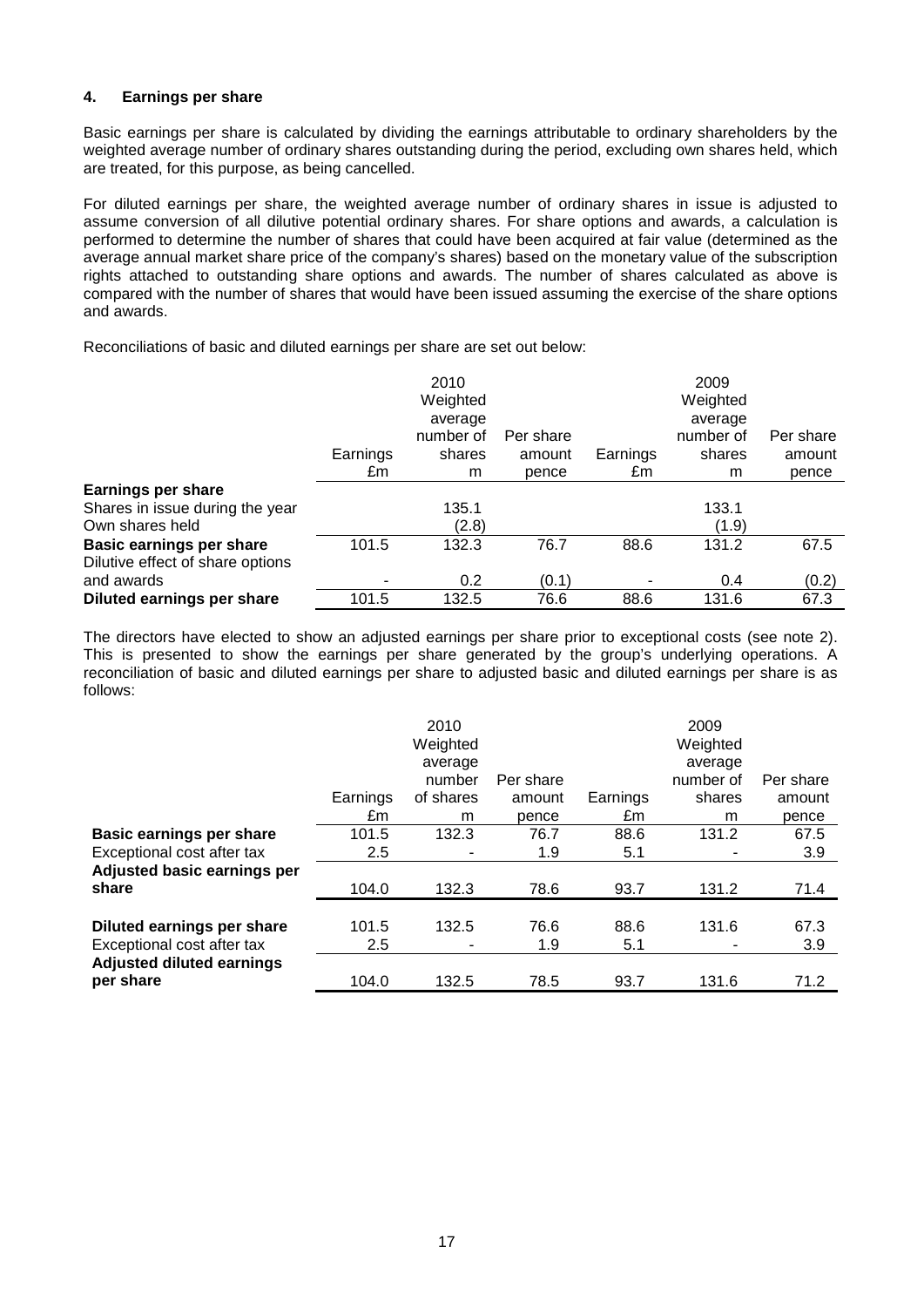# **5. Dividends**

|                   |                   | 2010 | 2009 |
|-------------------|-------------------|------|------|
|                   |                   | £m   | £m   |
| <b>2008 final</b> | - 38.1p per share |      | 50.6 |
| 2009 interim      | - 25.4p per share | ٠    | 33.5 |
| 2009 final        | - 38.1p per share | 51.0 |      |
| 2010 interim      | - 25.4p per share | 33.9 | ۰    |
| Dividends paid    |                   | 84.9 | 84.1 |

The directors are recommending a final dividend in respect of the financial year ended 31 December 2010 of 38.1p per share (2009: 38.1p) which will amount to a dividend payment of £51.7m (2009: £51.0m). If approved by the shareholders at the annual general meeting on 4 May 2011, this dividend will be paid on 21 June 2011 to shareholders who are on the register of members at 13 May 2011. This dividend is not reflected in the balance sheet as at 31 December 2010 as it is subject to shareholder approval.

# **6. Amounts receivable from customers**

|                                 | 2010<br>£m | 2009<br>£m |
|---------------------------------|------------|------------|
| <b>Consumer Credit Division</b> | 874.3      | 883.8      |
| Vanquis Bank                    | 345.0      | 255.5      |
| <b>Total group</b>              | 1,219.3    | 1,139.3    |
| Analysed as:                    |            |            |
| - due within one year           | 1,121.9    | 1,052.4    |
| $-$ due in more than one year   | 97.4       | 86.9       |
| <b>Total group</b>              | 1,219.3    | 1,139.3    |

The impairment charge/(credit) in respect of amounts receivable from customers reflected within operating costs can be analysed as follows:

|                                 | 2010  | 2009  |
|---------------------------------|-------|-------|
|                                 | £m    | £m    |
| <b>Consumer Credit Division</b> | 232.7 | 223.4 |
| Vanquis Bank                    | 63.9  | 61.7  |
| Yes Car Credit                  | ۰     | (1.7) |
| <b>Total group</b>              | 296.6 | 283.4 |

Impairment in Vanquis Bank is deducted from the carrying value of amounts receivable from customers by the use of an allowance account. The Vanquis Bank allowance account as at 31 December 2010 amounted to £45.9m (2009: £40.0m). Within the Consumer Credit Division, impairments are deducted directly from amounts receivable from customers without the use of an allowance account.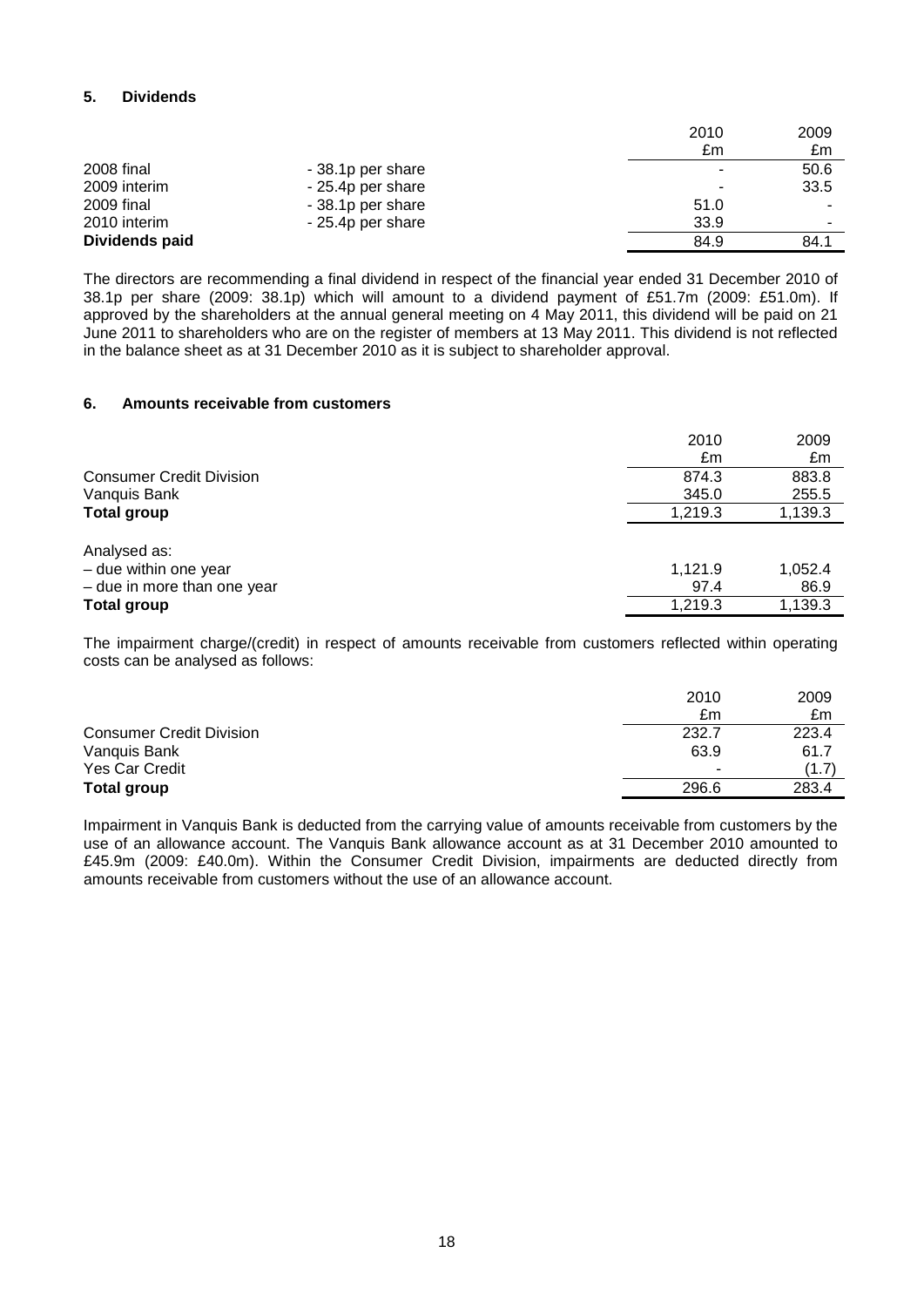# **7. Retirement benefit asset**

The group operates a defined benefit scheme: the Provident Financial Staff Pension Scheme. The scheme covers 62% of employees with company-provided pension arrangements and is of the funded, defined benefit type providing retirement benefits based on final salary. Following a full group review of pension scheme arrangements, from 1 April 2006 members were provided with a choice of paying higher member contributions to continue accruing benefits based on final salary or paying a lower member contribution and accruing benefits based on a percentage of salary which would be revalued each year.

The most recent actuarial valuation of scheme assets and the present value of the defined benefit obligation was carried out as at 1 June 2009 by a qualified independent actuary. The valuation used for the purposes of IAS 19 'Employee benefits' has been based on this valuation updated by the actuary to take account of the requirements of IAS 19 in order to assess the liabilities of the scheme as at the balance sheet date. Scheme assets are stated at fair value as at the balance sheet date.

The net retirement benefit asset recognised in the balance sheet of the group is as follows:

|                                                              | 2010    | 2009    |
|--------------------------------------------------------------|---------|---------|
|                                                              | £m      | £m      |
| Equities                                                     | 248.0   | 217.4   |
| Corporate bonds                                              | 165.9   | 154.3   |
| Fixed interest gilts                                         | 39.7    | 37.3    |
| Index-linked gilts                                           | 60.2    | 55.0    |
| Cash and money market funds                                  | 0.3     | 0.6     |
| Fair value of scheme assets                                  | 514.1   | 464.6   |
| Present value of funded defined benefit obligations          | (473.1) | (444.7) |
| Net retirement benefit asset recognised in the balance sheet | 41.0    | 19.9    |

The amounts recognised in the income statement are as follows:

|                                               | 2010   | 2009   |
|-----------------------------------------------|--------|--------|
|                                               | £m     | £m     |
| Current service cost                          | (7.7)  | (5.1)  |
| Past service cost                             |        | (0.1)  |
| Interest cost                                 | (24.8) | (22.4) |
| Expected return on scheme assets              | 29.1   | 24.9   |
| Net charge recognised in the income statement | (3.4)  | (2.7)  |

The net charge recognised in the income statement has been included within administrative costs.

Movements in the fair value of scheme assets were as follows:

|                                                               | 2010   | 2009   |
|---------------------------------------------------------------|--------|--------|
|                                                               | £m     | £m     |
| Fair value of scheme assets at 1 January                      | 464.6  | 410.7  |
| Expected return on scheme assets                              | 29.1   | 24.9   |
| Actuarial movement on scheme assets                           | 22.9   | 29.9   |
| Contributions paid by the group                               | 9.6    | 8.4    |
| Section 75 contribution on disposal of subsidiary undertaking |        | 0.6    |
| Contributions paid by scheme participants                     | 0.1    | 0.6    |
| Net benefits paid out                                         | (12.2) | (10.5) |
| Fair value of scheme assets at 31 December                    | 514.1  | 464.6  |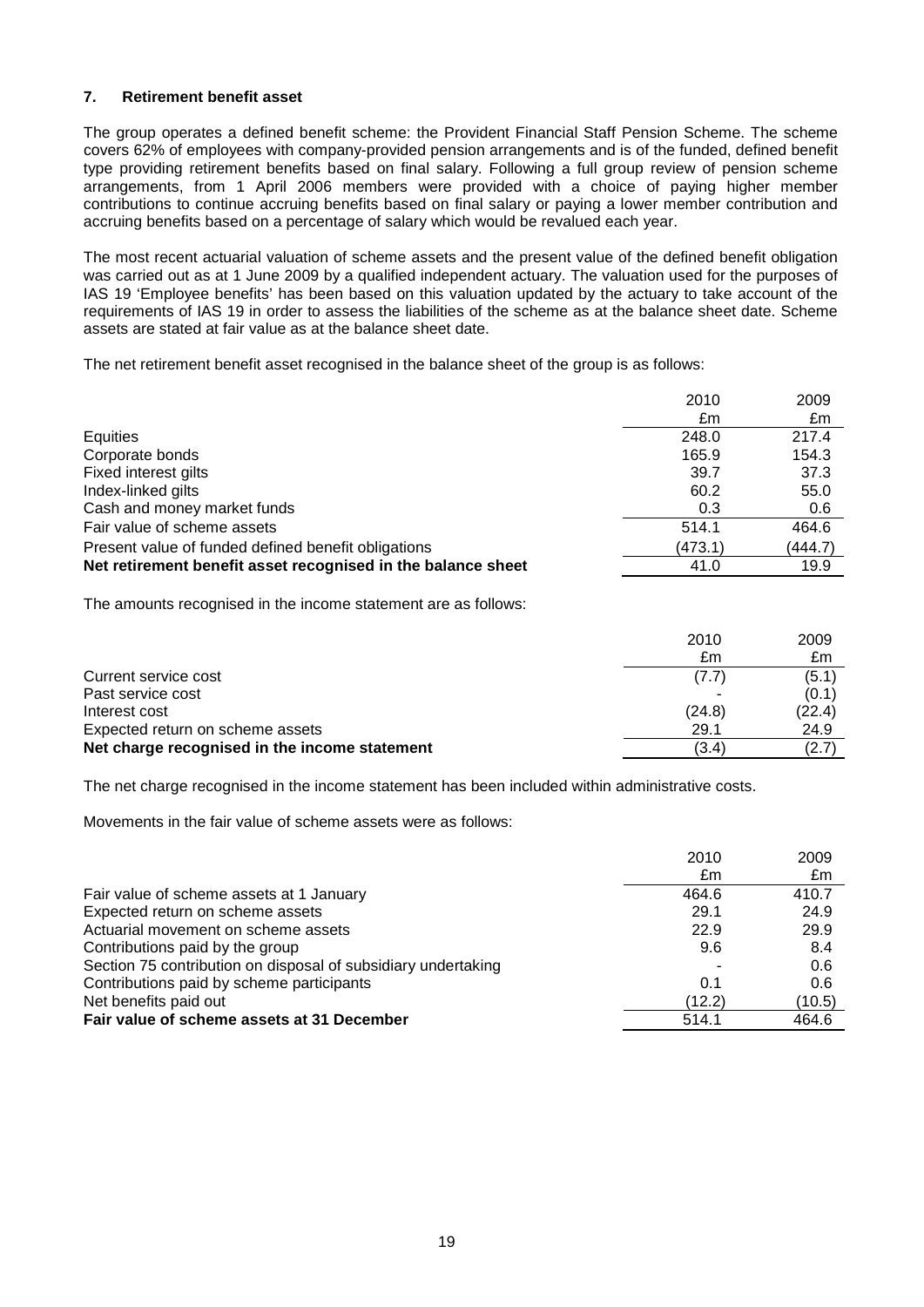# **7. Retirement benefit asset (continued)**

Movements in the present value of the defined benefit obligation were as follows:

|                                           | 2010    | 2009    |
|-------------------------------------------|---------|---------|
|                                           | £m      | £m      |
| Defined benefit obligation at 1 January   | (444.7) | (359.8) |
| Current service cost                      | (7.7)   | (5.1)   |
| Past service cost                         |         | (0.1)   |
| Interest cost                             | (24.8)  | (22.4)  |
| Contributions paid by scheme participants | (0.1)   | (0.6)   |
| Actuarial movement on scheme liabilities  | (8.0)   | (67.2)  |
| Net benefits paid out                     | 12.2    | 10.5    |
| Defined benefit obligation at 31 December | (473.1) | (444.7) |

The principal actuarial assumptions used at the balance sheet date were as follows:

|                                                 |                               | 2010 | 2009 |
|-------------------------------------------------|-------------------------------|------|------|
|                                                 |                               | %    | %    |
| Price inflation                                 |                               | 3.50 | 3.60 |
| Rate of increase in pensionable salaries        |                               | 4.50 | 4.60 |
| Inflationary increases to pensions in deferment |                               | 2.80 | 3.60 |
| Discount rate                                   |                               | 5.40 | 5.60 |
| Long term rate of return                        | - equities                    | 8.00 | 8.05 |
|                                                 | – bonds                       | 5.40 | 5.60 |
|                                                 | - fixed interest gilts        | 4.00 | 4.40 |
|                                                 | - index-linked gilts          | 4.00 | 4.40 |
|                                                 | - cash and money market funds | 4.00 | 4.50 |
|                                                 | - overall (weighted average)  | 6.40 | 6.50 |

The mortality assumptions used in the valuation of the group's defined benefit pension scheme as at 31 December 2010 are based on the mortality experience of self-administered pension schemes and allow for future improvements in life expectancy.

The group uses the S1PA standard tables as the basis for projecting mortality adjusted for the following factors:

- A 5% upwards adjustment to mortality rates for males and a 15% upwards adjustment for females is made in order to reflect lower life expectancies within the scheme compared to average pension schemes; and
- The projections are combined with the medium cohort improvement factors in order to predict future improvements in life expectancy, subject to an annual minimum rate of improvement of 1%.

In more simple terms, it is assumed that members who retire in the future at age 65 will live on average for a further 23 years if they are male (2009: 23 years) and for a further 25 years if they are female (2009: 25 years). If assumed life expectancies had been one year greater, the net retirement benefit asset would have been reduced by approximately £16m (2009: £14m).

An analysis of amounts recognised in the statement of comprehensive income is set out below:

| Actuarial movements recognised in the statement of comprehensive<br>income in the year | 14.9  | (37.3) |
|----------------------------------------------------------------------------------------|-------|--------|
| Actuarial movements on scheme liabilities                                              | (8.0) | (67.2) |
| Actuarial movements on scheme assets                                                   | 22.9  | 29.9   |
|                                                                                        | £m    | £m     |
|                                                                                        | 2010  | 2009   |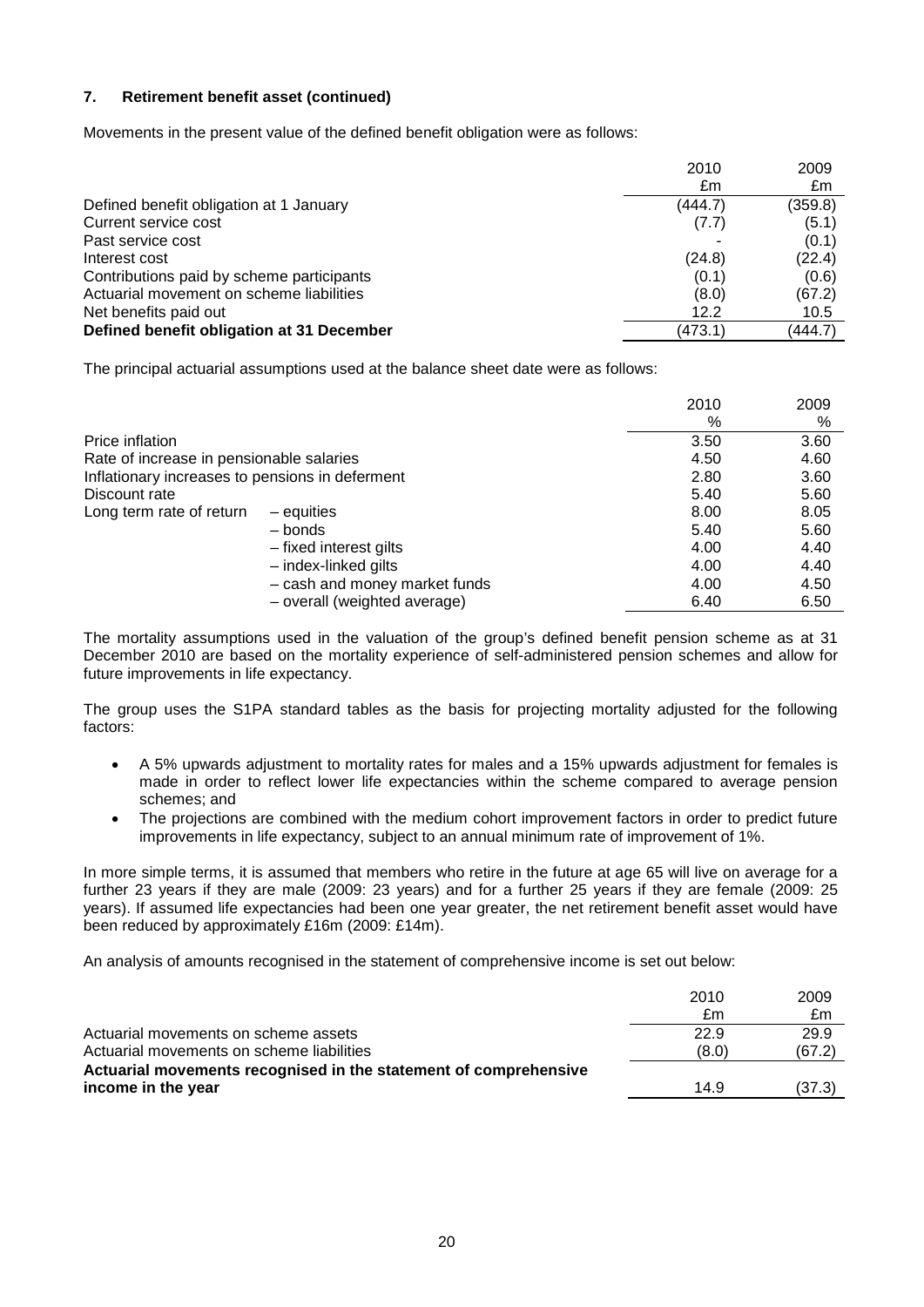# **8. Reconciliation of profit after taxation to cash generated from operations**

|                                                                    | 2010   | 2009   |
|--------------------------------------------------------------------|--------|--------|
|                                                                    | £m     | £m     |
| Profit after taxation                                              | 101.5  | 88.6   |
| Adjusted for:                                                      |        |        |
| $-$ tax charge (note 3)                                            | 40.5   | 37.1   |
| - finance costs                                                    | 69.7   | 58.2   |
| - share-based payment charge                                       | 6.4    | 6.1    |
| $-$ retirement benefit charge (note 7)                             | 3.4    | 2.7    |
| - amortisation of intangible assets                                | 6.5    | 3.8    |
| - depreciation of property, plant and equipment                    | 7.0    | 8.2    |
| - exceptional impairment of property, plant and equipment (note 2) | 2.5    |        |
| - loss on disposal of property, plant and equipment                | 0.1    | 0.3    |
| Changes in operating assets and liabilities:                       |        |        |
| - amounts receivable from customers                                | (80.0) | (76.0) |
| - trade and other receivables                                      | 3.1    | (10.1) |
| - trade and other payables                                         | 0.3    | (17.0) |
| - retirement benefit asset (note 7)                                | (9.6)  | (8.4)  |
| - derivative financial instruments                                 | (0.1)  | 0.4    |
| - provisions                                                       | (0.8)  | (1.2)  |
| <b>Cash generated from operations</b>                              | 150.5  | 92.7   |